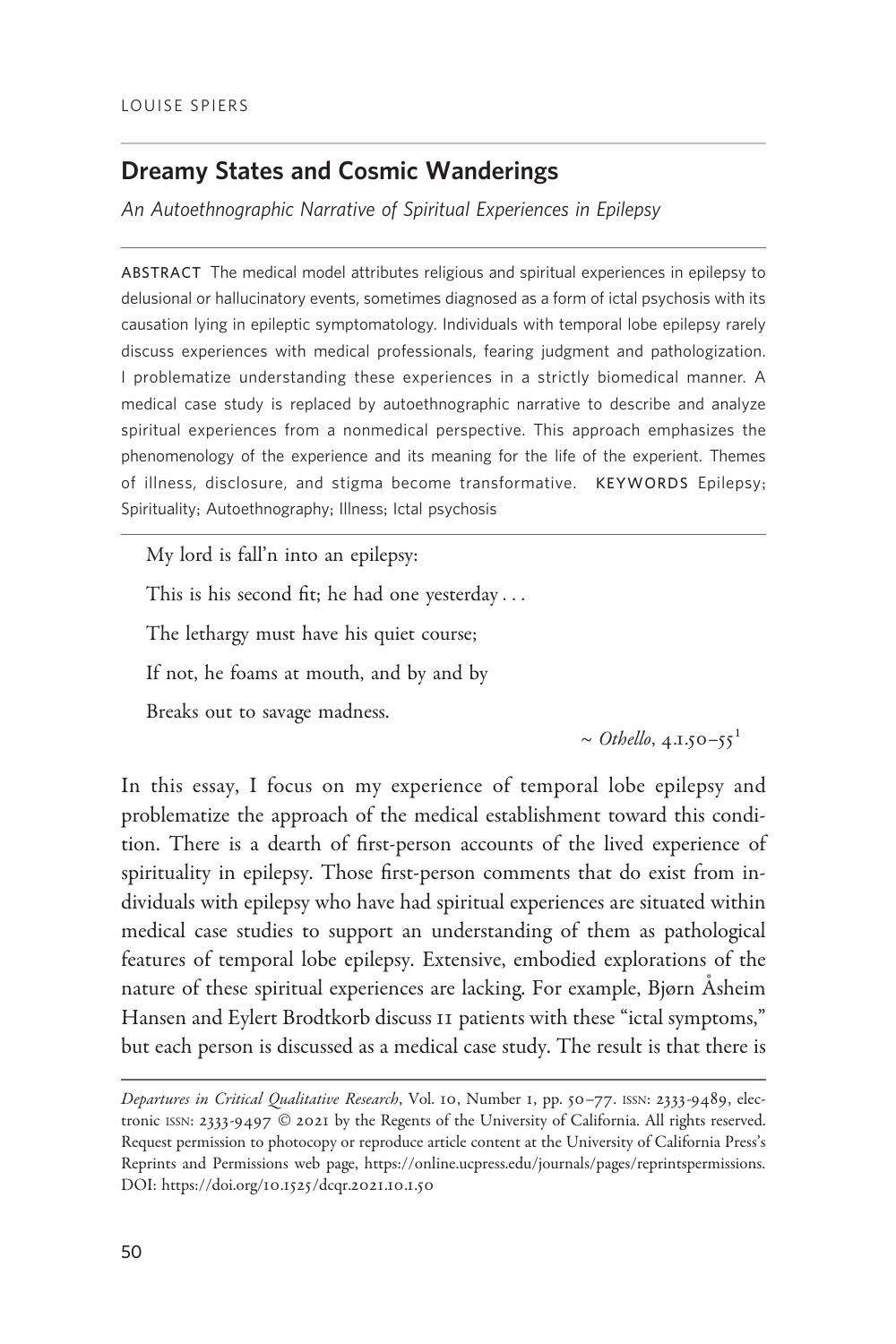a lack of discussion of the phenomenology from the experients' perspective, or the meaning that the experiences have for these individuals.<sup>2</sup> In support of this lack of patient-centered phenomenological understanding, the World Psychiatric Association notes in its positional statement in 2016 that there is a need for more research in religious and spiritual experiences in psychi- $\text{atry}^3$ ; this essay is a response to that call.

Here, I use an autoethnographic narrative to provide an alternative account. I approach the phenomenology of spiritual experiences in epilepsy using the embodied approach of autoethnography. By using autoethnography, I extend a hand to the reader to join me in societal misunderstanding. I contend that society has formalized, through neuropsychiatric medicine, a way of rejecting individuals with epilepsy and their experiences in favor of symptomatology and diagnosis. As a condition that affects the whole body as well as the mind, epilepsy is a truly embodied experience.

My experience is understood using a lens of spirituality and a respect for mystical experiences. I propose here that by clinging to scientific materialism, the medical establishment lacks respect for spiritual experiences in epilepsy, denying those with epilepsy the right to have them, and instead forcing a spoiled social identity and status of sickness over all other aspects of life. Sickness becomes the identifying feature of those with a chronic illness.<sup>4</sup> Here, I reject the status of a passive sufferer of illness, to be pitied. Instead, I adopt the non-pathologizing term "experient" (meaning "one who experiences") from psychological literature. In this essay, I refer to all such spiritual experiences as epileptiform events (EFEs). I propose this as a more neutral description than the medically oriented terms "seizure" and "aura," the colloquial term "fit," or the more judgmental term "outburst."<sup>5</sup> I identify a tension that exists between the medical understanding of these experiences and the meaning typically attributed to them by those who have them. This tension is worthy of deeper consideration because society silences those who experience it in favor of medical diagnosis.

### TEMPORAL LOBE EPILEPSY AND SPIRITUALITY

Epilepsy is one of the oldest and most common neurological conditions, affecting 50 million individuals globally.<sup>6</sup> Epilepsy is identified as an enduring tendency to have recurrent seizures.<sup>7</sup> It is a spectrum disorder, with at least 40 variations that have different symptoms and causes.<sup>8</sup> It is common for people to experience multiple types of seizure, ranging in severity from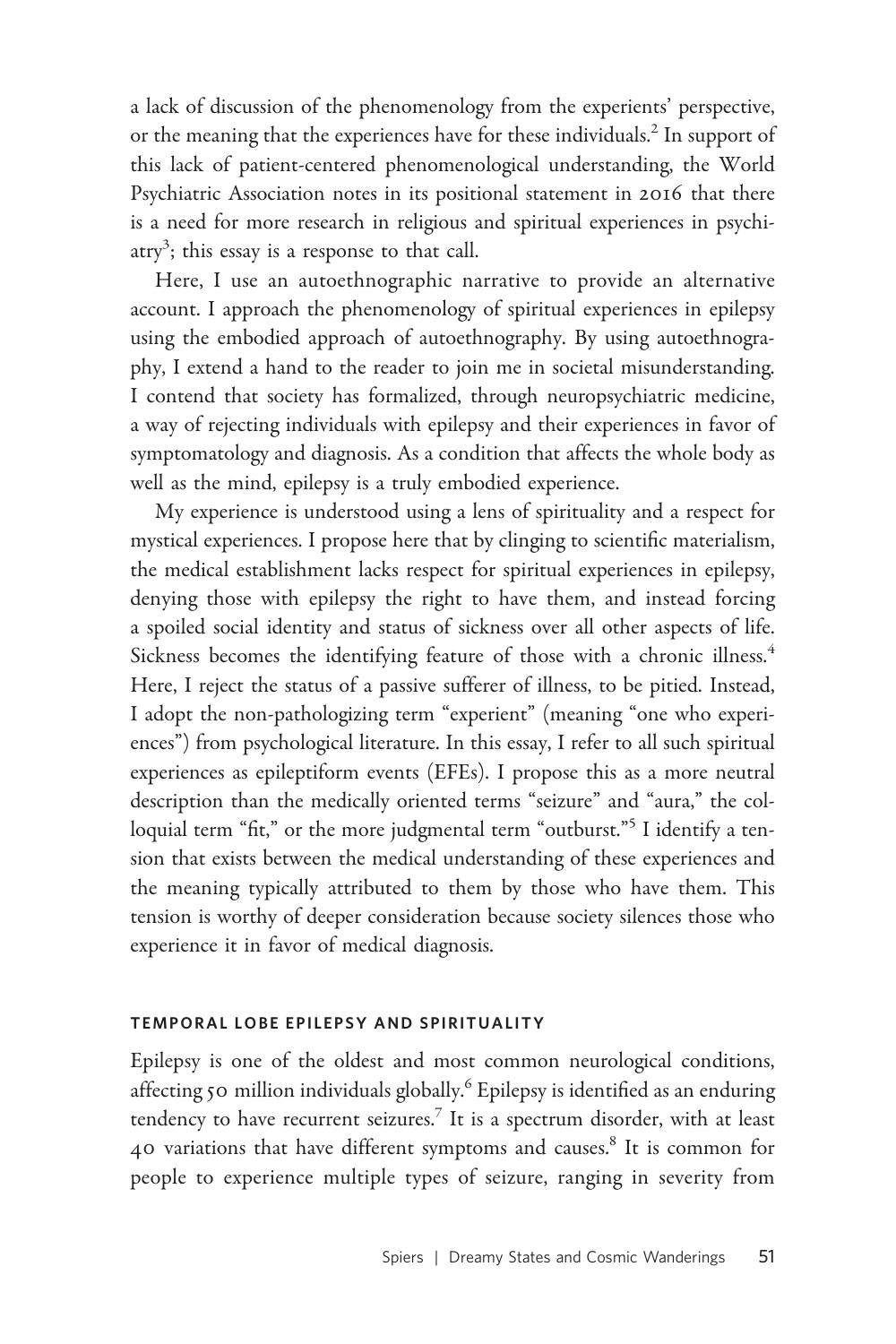infrequent momentary absences to, at the most extreme, sudden seizurerelated death.<sup>9</sup> Rajendra Kale states that the history of epilepsy is "4000 years of ignorance, superstition and stigma followed by 100 years of knowledge, superstition, and stigma."10 Despite increased medical understanding of the condition, public perception and treatment of those with epilepsy continues to be poor, and it remains "a stigmatizing condition par excellence."<sup>11</sup> The World Health Organization notes that individuals with epilepsy often avoid engagement with treatment for their symptoms because they find the social stigma and prejudice more difficult to engage with than their seizures.<sup>12</sup>

Temporal lobe epilepsy is the most common form of epilepsy. It is characterized by seizures originating in the temporal lobes, involving a short period of impaired consciousness.<sup>13</sup> Some individuals with the condition have feelings and sensations associated with a state of consciousness that is qualitatively different from anything they have in their normal waking state.<sup>14</sup> Termed "auras,"<sup>15</sup> they are described by those who have them in terms of their ineffable and numinous quality<sup>16</sup> including déjà-vu, jamais-vu, out-ofbody experiences, and felt presences, with mystical, cosmic spirituality, and ecstatic feelings.<sup>17</sup> For those who experience them, they often have spiritual connotations. The medical establishment would pathologize them as sufferers. Kenneth Dewhurst and A. W. Beard reported six cases of individuals with epilepsy who underwent "sudden religious conversion,"<sup>18</sup> and Fabienne Picard and Andrew D. Craig interviewed five people, whose experiences included no longer fearing death, seeing the world in a different way, and having a deep sense of joy and harmony with the universe.<sup>19</sup> Fyodor Dostoyevsky recounted feeling "such a happiness that it is impossible to realize at other times, and other people cannot imagine it ... a complete harmony within myself and in the world."<sup>20</sup> Hildegard von Bingen composed music in the 12th century that would now be termed mystical, yet in relation to her supposed epilepsy is deemed ecstatic—that is, a mere symptom.

From the biomedical perspective, these experiences are interpreted as symptomatic of either an epileptic or psychiatric disorder.<sup>21</sup> They are regarded as individually and culturally unlike usual, ordinary, or expected experiences.<sup>22</sup> As such, they are deemed neither authentic nor appropriate to the hegemony of neurotypical functioning, and the conventional reaction of the medical profession to an individual reporting such an experience is to pathologize it,<sup>23</sup> regarding it as, at best, delusional or hallucinatory<sup>24</sup> and, at worst, symptomatic of Geschwind syndrome, a contested behavioral diagnosis still used by clinicians.<sup>25</sup> It is identified by hypergraphia, an intense mental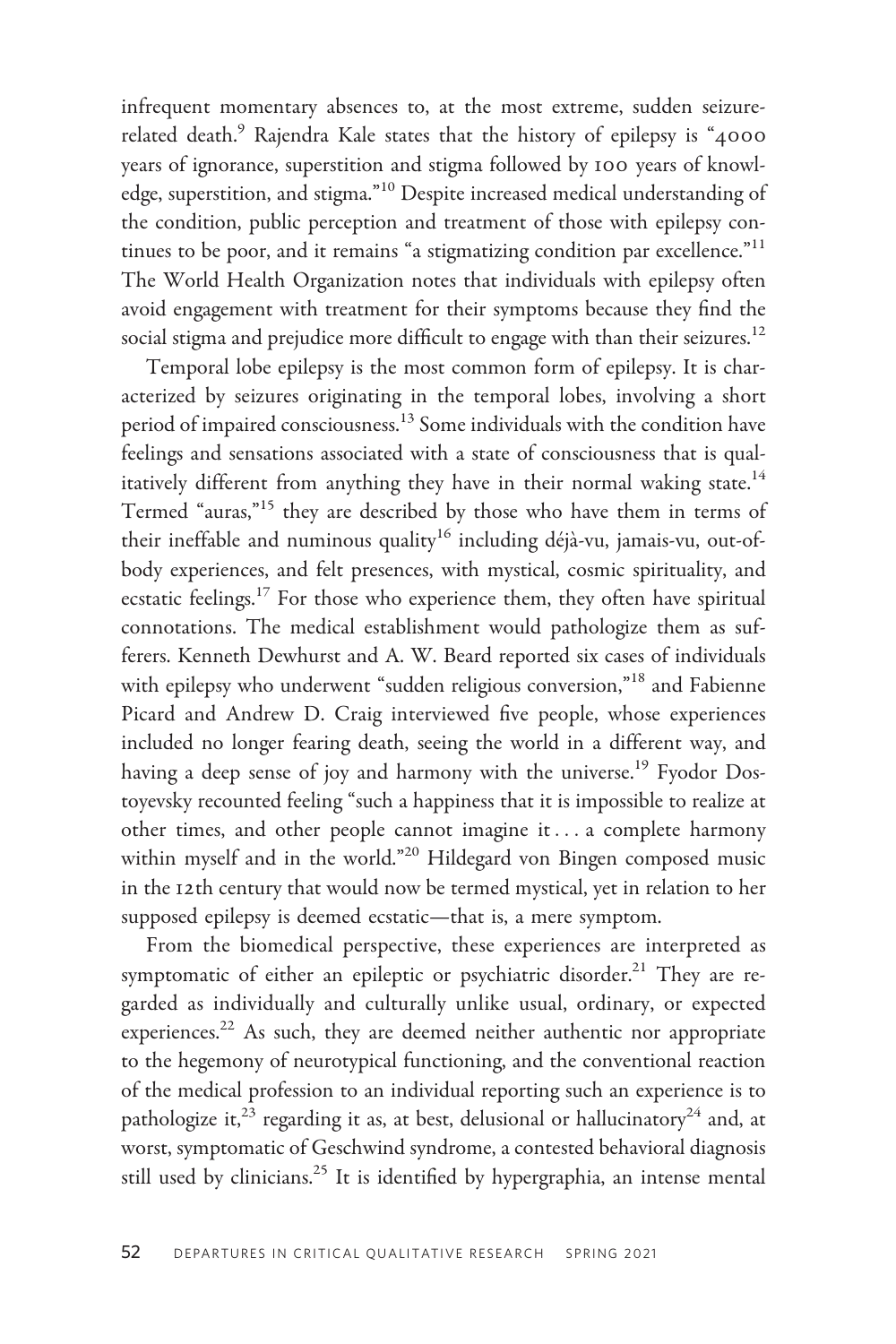life, hyposexuality, irritability, and hyper-religiosity.<sup>26</sup> William James found this materialist understanding of EFEs to be too reductive.<sup>27</sup> This is supported by epileptologist Peter Fenwick, who notes that such reductionism demands neurocognitive accounts of all experience, when no such thing is yet possible.<sup>28</sup> Jacob Kaminker and David Lukoff question the judgment of stigmatizing non-ordinary experiences that sit outside a shared, consensual reality.<sup>29</sup> This is particularly pertinent when cross-cultural attitudes are considered; for example, there are notable historical and contemporary accounts of shamans with epilepsy, for whom such experiences are highly valued.<sup>30</sup> Oliver Sacks has highlighted that these experiences may be like our aesthetic sensibility, and that a strictly biomedical perspective offers little insight into the significance and the meaning that they have in individuals' lives.<sup>31</sup>

### Diary Entry: May 2019

Reflecting upon my own epilepsy, I realise that as well as being stigmatized, I am also medicalised. I am not " an epileptic" and I refuse to be defined by an illness. What to be called, then? In an effort to avoid this, the medical establishment has created an abbreviation that is supposedly less offensive: PWE—people with epilepsy. The result? Removal of status as a fully functioning human being that fits into usual society; a reduction to a condition carrier, a collection of unwanted and unpleasant symptoms that do not have a place within " nice" society. When I first began reading papers about epilepsy, about me, I kept coming across the words PWE. PWE were more/less responsive; PWE and issues with ... Ah, I see. People with epilepsy. We don't even get a name now; outsiders, reduced to a neat abbreviation.

\*\*\*

### EFFING THE INEFFABLE: FINDING A WAY TO LET PEOPLE IN

With its focus on heartfelt embodied personal experience, and its layered, non-linear approach, autoethnography is a highly appropriate methodology for considering non-linear or misunderstood unusual experiences not accepted within the norm that EFEs represent.<sup>32</sup> Autoethnography has previously been used to problematize reactions to misunderstood and stigmatized mental and chronic illness, illness in ageing, and some aspects of the experience of having epilepsy.<sup>33</sup> Using an evocative autoethnographic approach, I applied Heewon Chang's evaluative questions (based on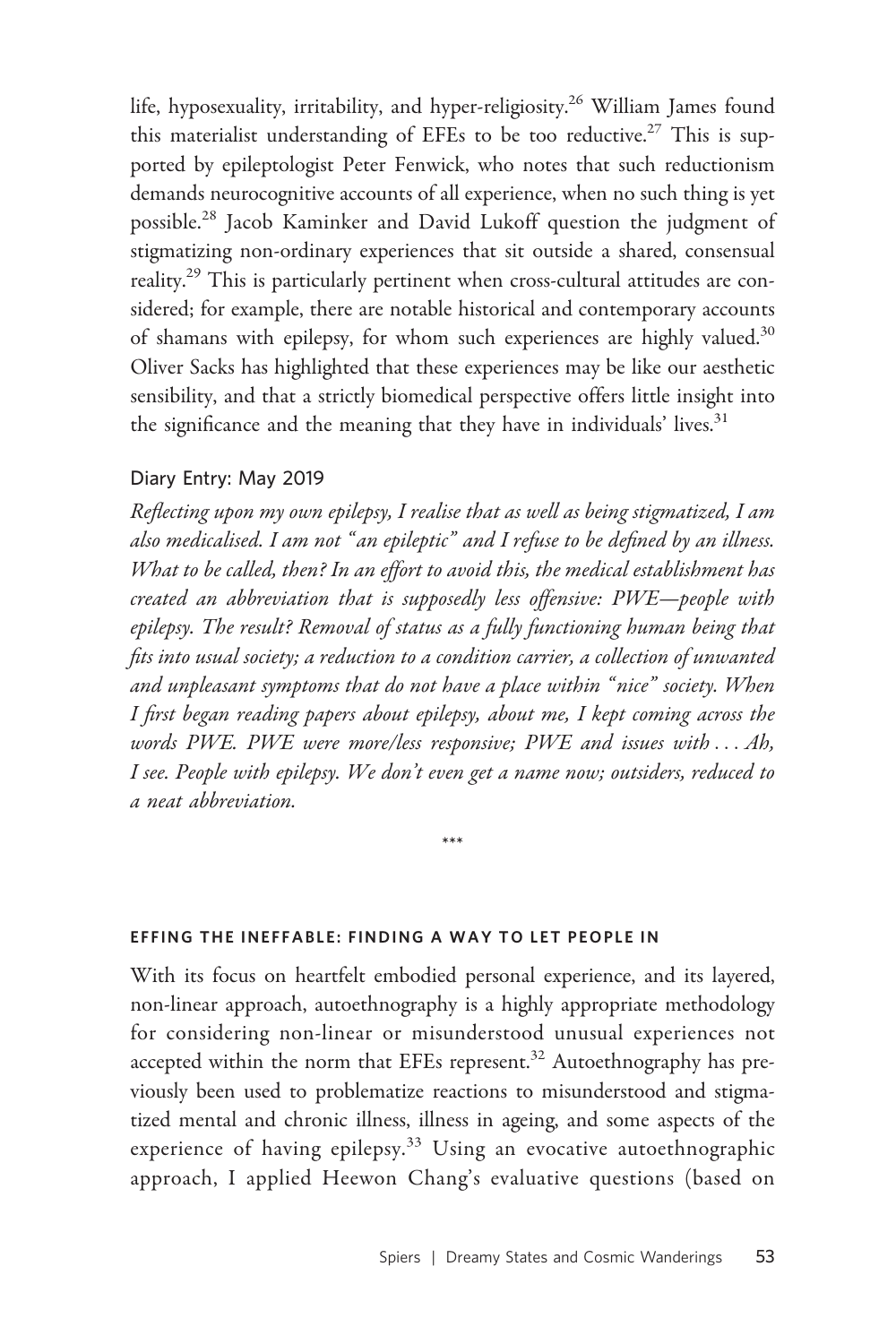trustworthiness of data; reliability transparency; ethical considerations; analysis and interpretation of sociocultural meaning; scholarly contribution) to ensure an effective and rigorous narrative.<sup>34</sup>

The process for this research started by identifying autobiographical material providing authentic and trustworthy data. Diary entries, pictures, poetry, and reflective prose were collated, and a time period that would be sufficient to provide a "thick" description of the nature of my experience was chosen. A chronological sequence was devised from the data to create an engaging narrative for the reader that was also evocative of my experience.<sup>35</sup>

The artist David Hockney commented that evocative paintings are a composite from memory and emotion,<sup>36</sup> and I suggest that autoethnography is the same. Following Nigel P. Short, I have approached the presentation of the autoethnographer's data in an embodied manner, whereby I present my memories as trustworthy accounts.<sup>37</sup> However, by including my reflexive account, this has both exposed my emotional response to public scrutiny and offered me a new way of understanding the nature of those events themselves.<sup>38</sup>

I was aware of the need for ethical sensitivity for everyone implicated in the research<sup>39</sup> and used Martin Tolich's ten ethical considerations as a basis for considering this.<sup>40</sup> The autoethnographic material presented here has been carefully evaluated with regard to risk to the researcher, while simultaneously acknowledging that sharing such deeply personal writing is an uncomfortable but necessary feature of the approach. $41$  As a psychotherapist, I have drawn on my critical reflexive practice to embody my subjective experience as a primary element of the research.<sup>42</sup> Autoethnography has offered me a way to connect, through this narrative, the deep, and not necessarily comfortable, relationship between my personal experience of epilepsy and the sociocultural context I mirror. $43$  Where appropriate, pseudonyms have been used. I have chosen not to use a pseudonym for myself. Photographs have been cropped to remove the faces of individuals I am no longer in contact with, and all identifying features of consultants and hospital appointments have been obscured.

As I and my experience are the data,  $44$  so too are the culture that I am situated within and reflect through my narrative inextricable elements of the research. By aiming to understand EFEs within the cultural context they are lived through, this autoethnography emphasizes the use of personal experience to examine not only the self, but also wider sociocultural responses to a specific issue.<sup>45</sup> The intention is for the reader to consider their own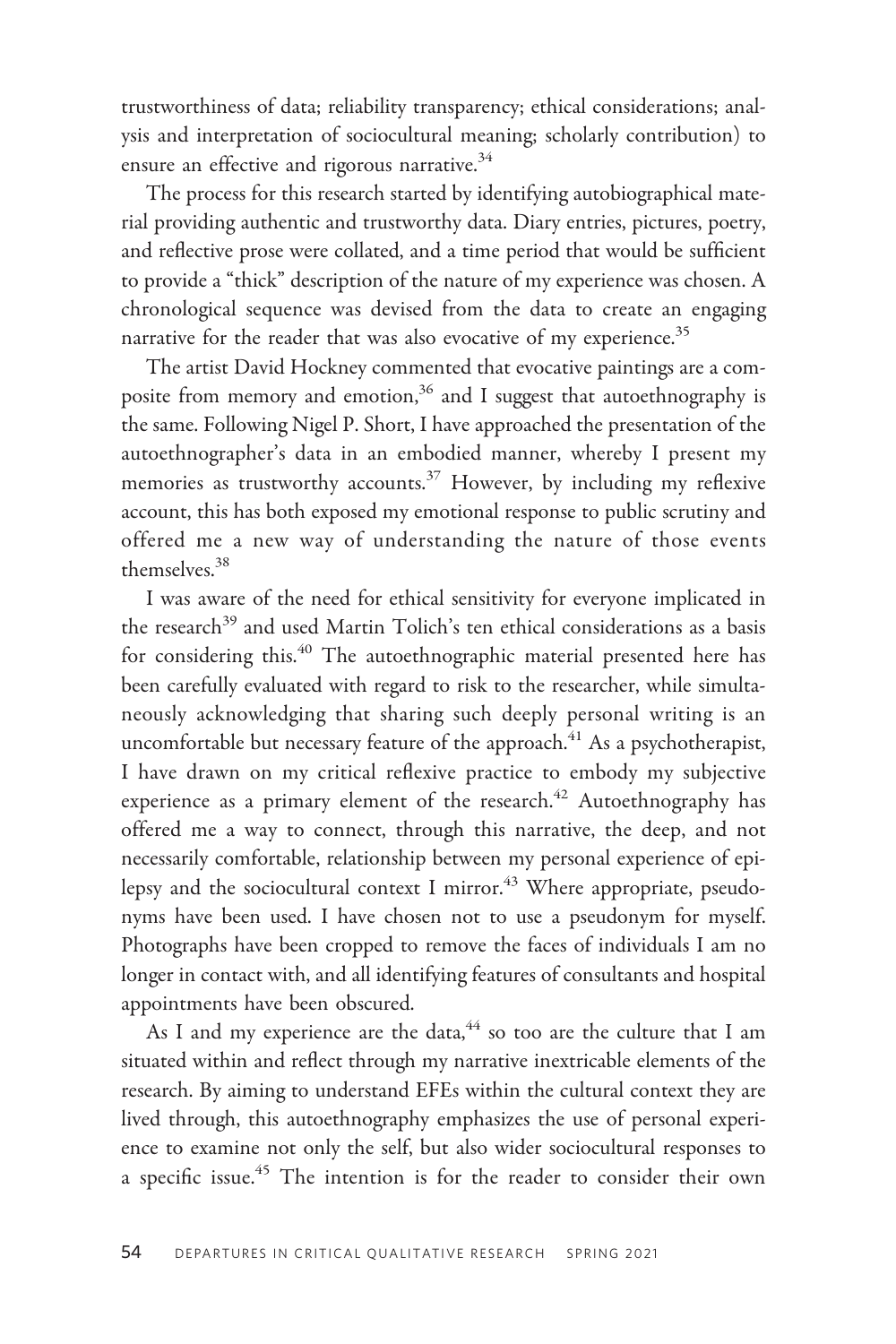response to the material and how this reflects sociocultural aspects of the narrative and its intimate personal presentation, perhaps offering a new lens of engagement.<sup>46</sup>

A key feature of this narrative is its form. The approach I have employed is intended to subvert the usual manner in which epileptic events are discussed in the neuropsychiatric literature. I have used a case study format from epilepsy patient reviews.<sup>47</sup> Such reviews collect data from the perspective of the medical professional—gathering patient history, commenting on investigations, including MRI and other tests—and end with an assessment and diagnosis made by the professional. The patient's experience is only included insofar as the medical professional judges it relevant. The judgment of what is and is not relevant is decided in light of the diagnosis. In this essay, I have inserted autoethnographical material in each of the case study sections as a deliberate contrast to the medical terminology and diagnostic criteria ordinarily constituting these reviews. I judged the material inserted on the basis of how much it brings my narrative to the fore. Neurological, psychiatric, and psychological lenses are tied to personal experiences to act as mirrors to society. In doing this, I have problematized the ways EFEs are usually presented and understood.

### CLINICAL HISTORY

Figures 1 and 2 are photographs of me just before and after my diagnosis of epilepsy. I include them here, at the start of my narrative, as I have chosen them as artifacts that take me back to the start of my journey with epilepsy, evoking my emotional response at that time.

I was diagnosed with epilepsy at age 18, in the middle of my "gap year" between high school and university. Living abroad, I had been found on more than one occasion unconscious in the front gardens of the people I lived with. They thought that I had fallen, drunk; that I was irresponsible and selfish. The first time it happened, I slept for four days straight. I had a relentless headache that was so painful it hurt to move my head, and my limbs ached. After the third or fourth time, I was hurting myself badly; there were bumps, cuts, and a bloody face. No one wanted to talk about it, and they certainly didn't want me living with them. I was sent home for investigations.

I felt rejected and punished and these feelings then transformed into a deep sense of anger that I did not know how to engage with. Scans and tests followed, culminating in a diagnosis of epilepsy and medication. I felt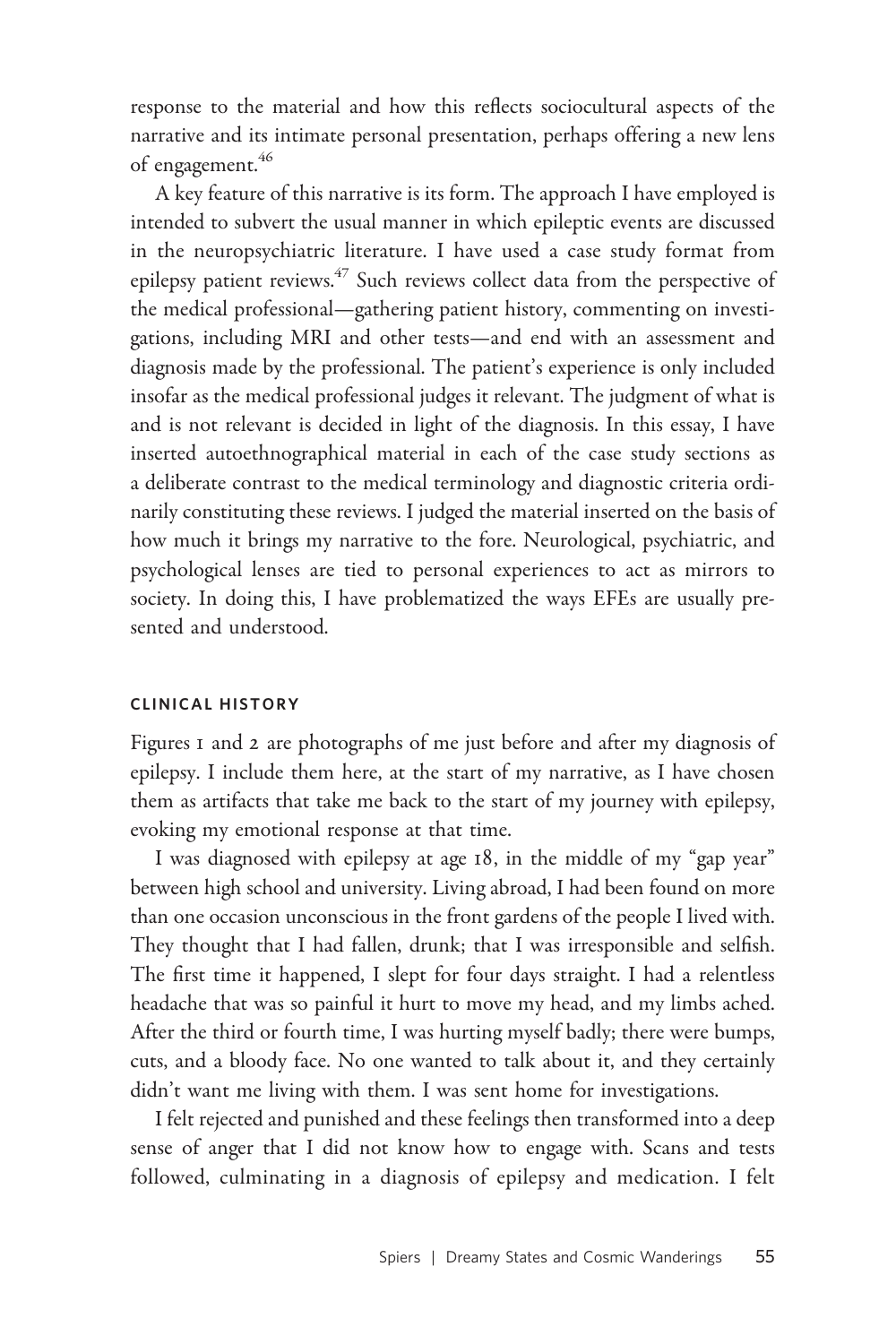

FIGURE 1. "Normal" me. Blenheim Palace, Oxford, UK, 1988. All images provided by the author.

bemused. Like many with no freely available information, my parents' response to my diagnosis was a protective one, but unfortunately this led them to see it as a burden I would have to carry. With a lack of support from medical professionals and a fear for my welfare, they responded as many parents do to a diagnosis of a child with epilepsy, with sadness and chronic sorrow.<sup>48</sup> In my emotional immaturity, I found my parents' concern distressing, and pushed them away in anger, increasing their worry and making it harder for them to in turn support me.

Around this time, the Alton Bill was being debated in the United Kingdom, a private member's bill intended to restrict the period during which abortions were legal from 28 to 18 weeks, potentially leaving women without the choice of whether to abort children with birth defects.<sup>49</sup> No one seemed to care about anything but my compliance to medication. I noted from the side effects accompanying my tablets that women who take medication for epilepsy have a higher risk of fetal abnormalities that include cleft lips and palates, congenital heart defects, malformations of the face and slow development.<sup>50</sup> I listened to punk songs like "Smash Clause 28!"<sup>51</sup> and became a protester. I shouted at people. My rage had found an outlet. Figure 2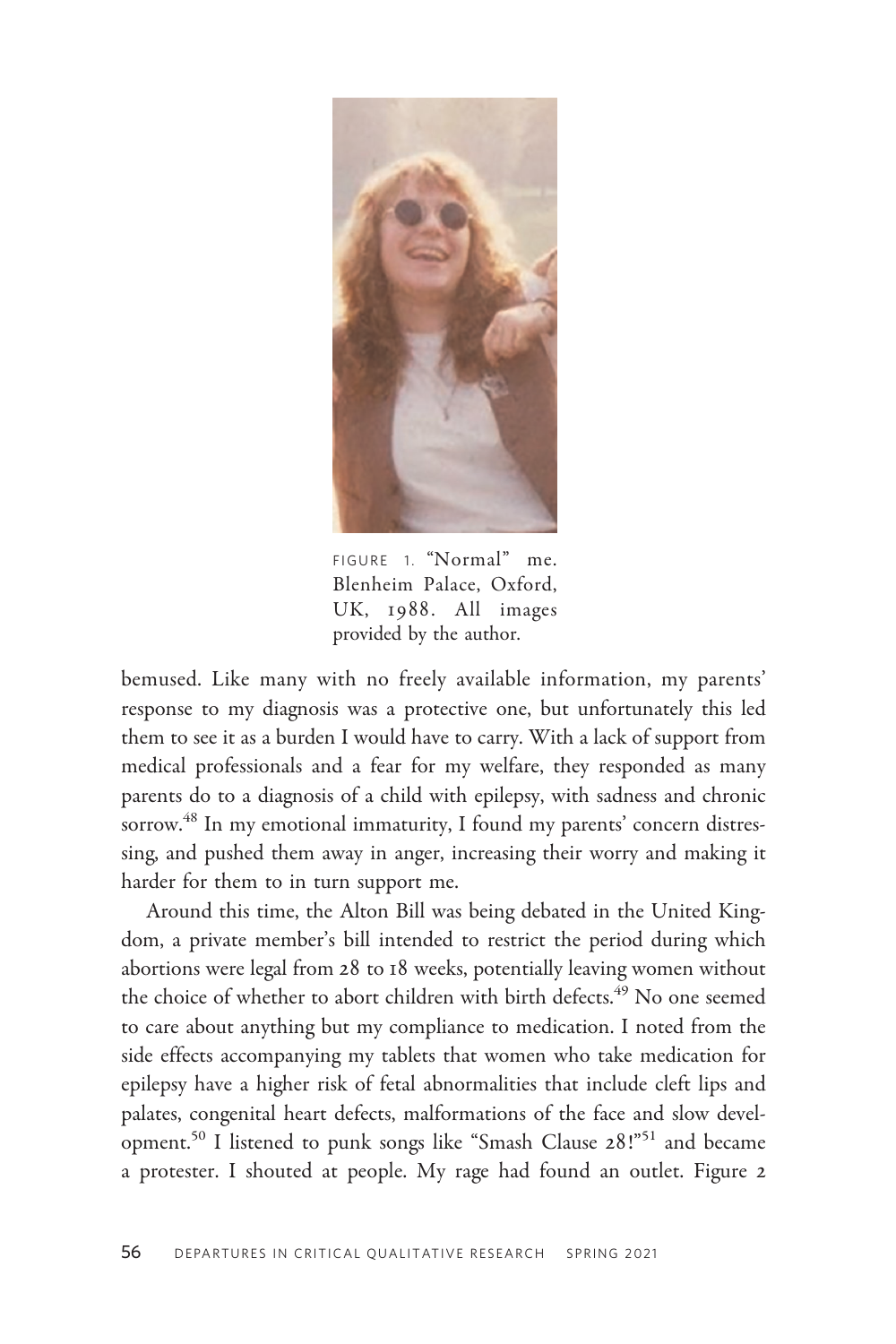

FIGURE 2. "Abnormal" me. Louvre, Paris, France, 1989.

reminds me of how hot and reactive my fury was—and how vulnerable my response left me. That holiday in Paris was cut short because I wasn't taking my medication.

I look around a room. I don't know where I am. Desperately, I try to remember this place. Should I know it? Who am I with? What day is it?

"Where am I?" I groggily stammer.

The pillows feel soft beneath me, as if I am resting on deep, fluffy, welcoming clouds. I feel the crisp bedlinen, cool against my aching limbs and look up as the weak, pale late-afternoon light filters lazily through a flimsy pair of inadequately drawn curtains.

" Don't worry, I am here," a comforting voice says, and I look up to see a face, too close, too real, too bright.

I know this voice but I am not sure how. Panic sets in. Do I know the face? My head screams in sharp bursts of pain, stabbing at my temples and screeching across my head. I want to give myself over to the pull of sleep, but I need to know what is happening, to be sure I am safe. The eyes are soft and brown and a gentle touch is stroking my forehead. I feel confused. I cry, overwhelmed with waves of sadness I cannot control. I close my eyes and sink into the bed as arms reach out to rock me back to sleep.

Hours later, I wake to see him sitting, reading quietly by my bedside. " You're awake, how do you feel?" he asks tenderly.

" Groggy"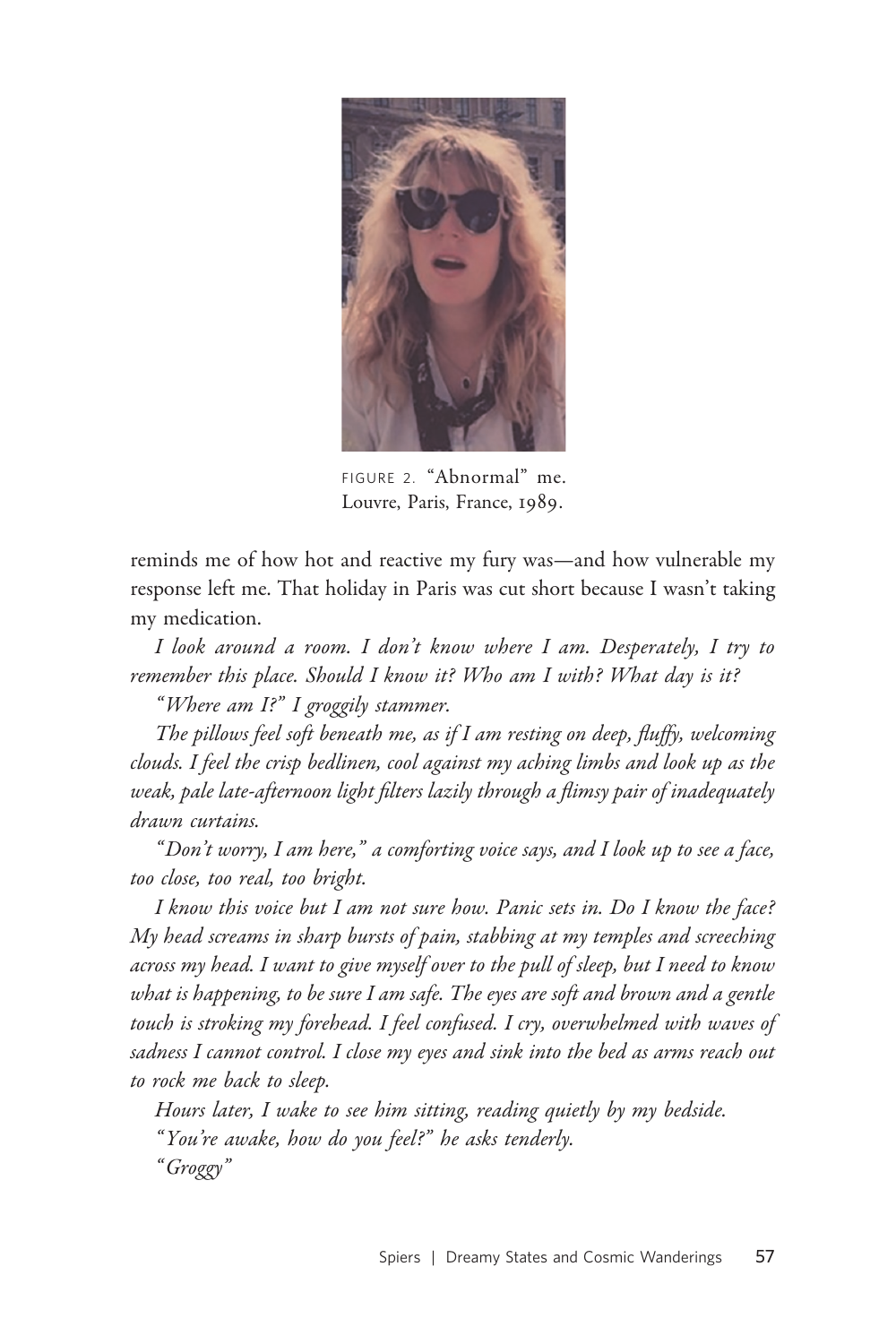" I think we need to get you home; we've been here a day already."

The thought of moving is too much. I turn over and go back to sleep.

I am woken by the urgent need of my bladder. The sun is shining brightly through the numerous gaps in the curtains, the world is going about its noisy business, but I am alone. For a moment, I don't remember. And then it descends, the knowledge of what may have happened. The pain returns and my head is agony again. I groan. I feel I need to be away from this place, from the humiliation of whatever has transpired. I move, sloth-like, packing my possessions. I didn't really get to unpack them. We need to buy plane tickets. I pull everything out of my purse, looking for the necessary traveller's cheques. I am methodical in my planning. I saved these cheques, wouldn't cash them on the wild trip we had. I was sure to guarantee we had more than enough to cover the journey home. The purse is empty. I know we had a slim sheaf of them. I begin to wonder if I have carelessly lost them somehow.

"Well, good morning," he says as he steps through the door, moving over to kiss my forehead. I flinch at the sensitivity of touch and as I do, see the rejection pass across his face.

" I can't find the traveller's cheques, they've gone," I say in a monotone, trying to keep the pain at bay, minimal movement, minimal sound, hoping he won't raise his voice because that, too, will hurt. It's no use, he can't.

"What do you mean?" The exasperation is palpable, two days of patiently nursing collapses in a frustrated wail.

" They're not there, we can't get home."

I haven't the energy to walk to the reception. He goes instead. The manager has denied all knowledge of the cheques going missing. We are stranded in Paris with no money. I can't cope with this; my head is banging, and all I want to do is to sleep, to be at home, in familiar surroundings. I feel frantic, but I give in and collapse into sleep, I just can't do this.

When I wake, he has been on the phone to the police. They have been here, moving around the room, looking through my things as I sleep. I'm disoriented and I feel invaded.

"What day is it?" I ask.

" It's Wednesday. You've been asleep for two days. We need to go home. We can't do this here. I have made arrangements and we need to go."

I pack in silence and we go out into the vibrancy of Paris for breakfast. I feel unsteady and uncertain my legs will hold me up. A pain is present in my legs. No one warns you about this, but I have learnt that this pain is the result of the rigid spasms of my limbs during my seizures. I only know I have had a seizure because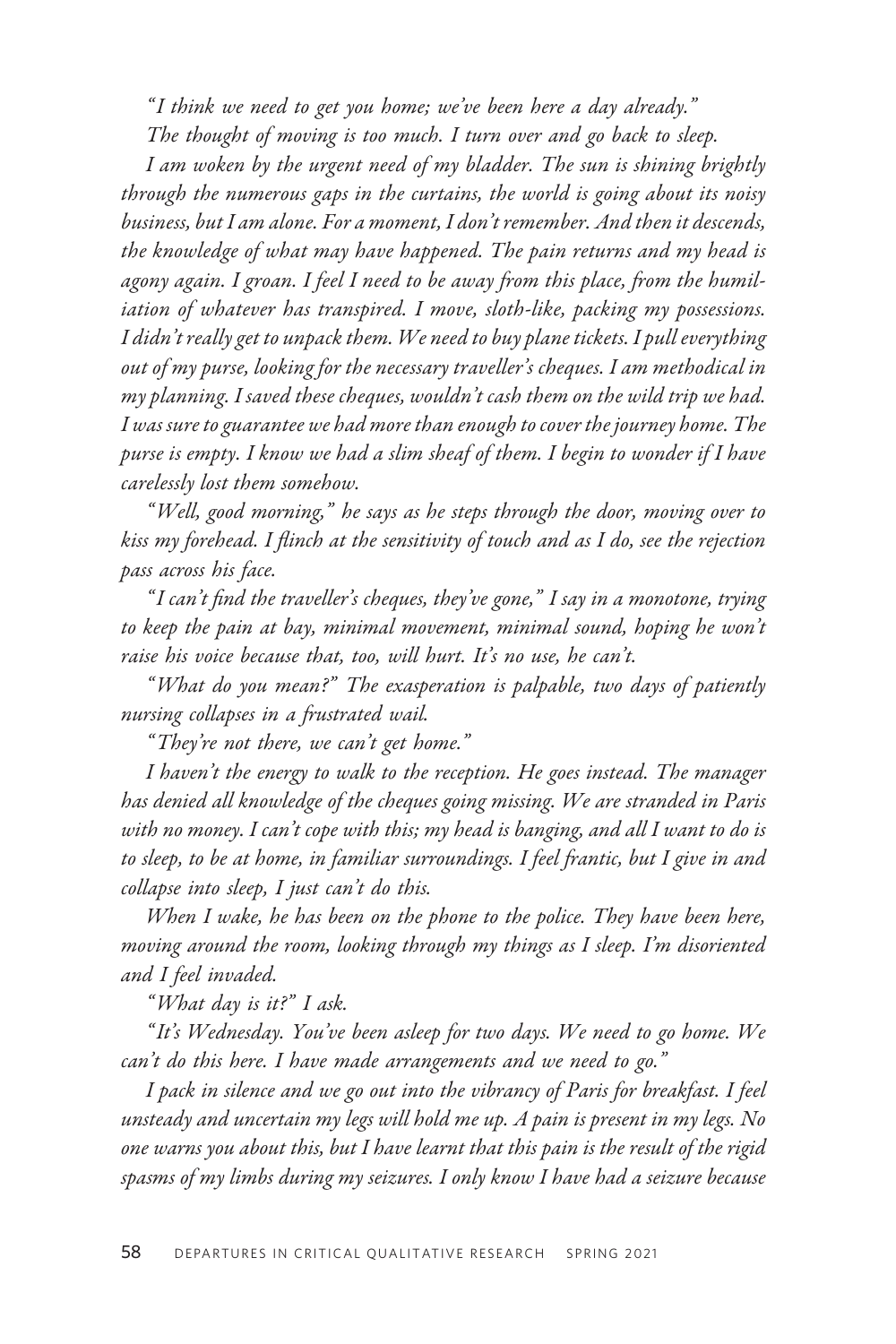this pain is present—a sharp ache on the inside of my thighs. The pavement is hard under my feet, and I lean on his arm as he leads me to a seat. Everything is too much—too fast, too hot, too bright, too colourful, too loud, too sweet. My mouth is full of ulcers and my tongue is so thick it fills my mouth; every sip and chew a fresh wave of agony.

We slowly climb the antiquated wooden stairs; leaning on the wobbly balustrade feels precarious, reminding me that my solid, stable body hasn't returned yet and I am as an old woman—shuffling, overwhelmed by the world.

\*\*\*

### General History

In the autumn of 2012, the breakdown of my marriage forced me into extreme levels of stress and emotional vulnerability. I began to question my sense of selfidentity, and unravel emotionally and psychologically, the condition that I had always rejected became a serious concern. I experienced uncontrolled and damaging seizures—a shock as I had not suffered them for over two decades. I never embraced my condition, but I took the tablets. I didn't tell people about it. It was a secret I chose mostly not to disclose. People didn't know unless something went wrong. Now, I was fearful that they would not stop. In an attempt to stabilize my condition, I requested an appointment with a neurologist.

I have always hidden my epilepsy. When I began to have EFEs, I hid them even more. This autoethnography is a choice to deliberately disclose the stigma of EFEs and draw attention to an otherwise invisible taboo. I know it is a feature of my condition that others will find difficult to understand outside a "safe"' medical context—and I accept the vulnerability of doing so. The status of epilepsy as a so-called "invisible" disability is ambiguous and complex.<sup>52</sup> Individuals ignore their condition or hope it will subside,<sup>53</sup> and with adolescents this may suggest an internalized desire to be neuronormative. Individuals frequently choose to conceal, or not disclose, their condition, and exposure is likened to coming out of a revolving closet, where some are told and others not.<sup>54</sup> Malcom Hayden, Carolyn Penna, and Neil Buchanan found that 52 percent of their survey respondents would not disclose their condition to acquaintances, 21.5 percent would not tell close friends, and 13.6 percent would not tell anyone at all.<sup>55</sup> It is likened to "com[ing] out from [the] closet."<sup>56</sup>

Examination Diary Entry: July 2014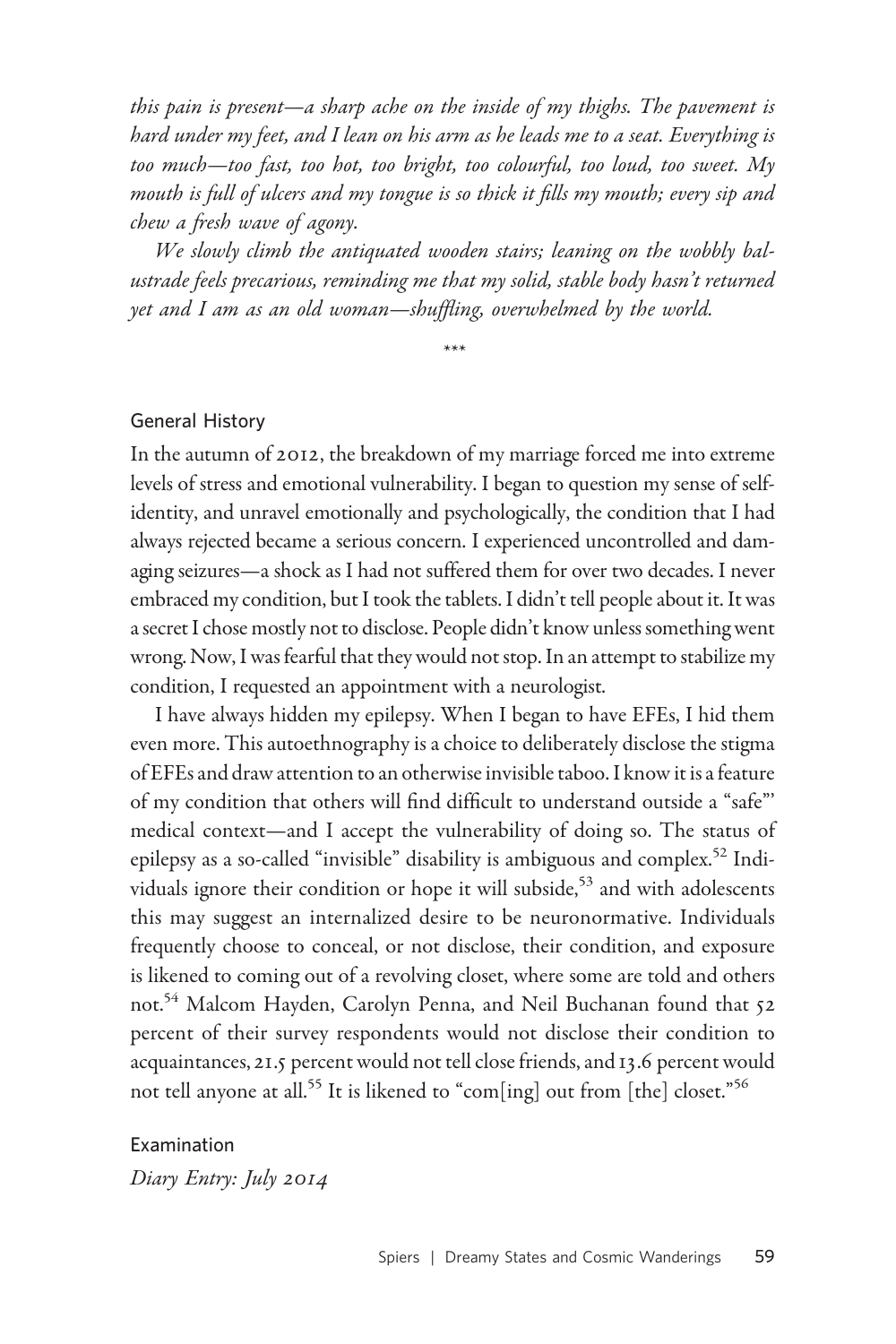"The consultant is very late, I am so sorry," says the secretary. "He is flying in, you see." I look up from my hands. I realise that I have not been listening, that I have been wandering for an hour, lost in the dreamy world of what-ifs and howcans. "Would you mind if his registrar saw you instead?" I take no time to consider and chirp out, "Oh no, that's fine" brightly, not knowing whether or not this will be of any use. I haven't been here for many years and the return is not a welcome one. I start the conversation; I know what I want—I need an MRI scan. So, I tell the young (very young, it seems) woman. We talk about my research. It is too scary to talk about my own experiences. " So, why are you here?" says the perky young doctor. It takes my breath away. You have to do this, I remember, trying to be calm, not to lose composure. "I have had seizures, out of the blue." I know the next question so quickly add, " I am fully compliant with my medication." Big, fat, soft tears begin to drop from my eyes, the room is swimming, I can't talk.

Slowly and gently, I talk about my situation, about the seizures, my fear, the need to explore what is happening. And then, surprising myself, I admit the experience I have been having for years, the details that I haven't told anyone, because I feared they would say this was something very, very, bad. " I leave my body, I go into the cosmos, I can see the earth from the stars," I blurt out. The neurologist looks lost; I feel that she wants to do something but seems to be embarrassed by what I am saying, and professionally out of her depth. I feel that she can't engage with my fear and the cheeriness has gone. She says, " I think you need a scan."

\*\*\*

Although EFEs vary, accounts often include a sense of accessing a joyful and harmonious<sup>57</sup> non-shared reality<sup>58</sup> unlike anything else experienced,<sup>59</sup> which medical professionals find difficult to engage with except as a symptom. One woman explained their transformative nature by saying: "It is a big happening in your life to have these seizures. Thanks to these experiences, I do not fear death anymore. I see the world differently."<sup>60</sup> Elizabeth Barrett Browning understood the nature of this mystical type of seeing in Aurora Leigh: "With eyes immortal, to the antetype / Some call the ideal,—better call the real."<sup>61</sup> Descriptions and experiences of EFEs share a phenomenological similarity with other nonnormal, or anomalous, experiences.<sup>62</sup> Anomalous experiences are defined as those that "depart from our own familiar personal experiences or from the more usual, ordinary, and expected experiences of a given culture and time."<sup>63</sup> In non-epileptic populations, they are seen as irrational or pathological and are regarded by some as dangerous, or even "an abomination."<sup>64</sup> Elizabeth C. Roxburgh and Rachel E. Evenden observe that individuals fear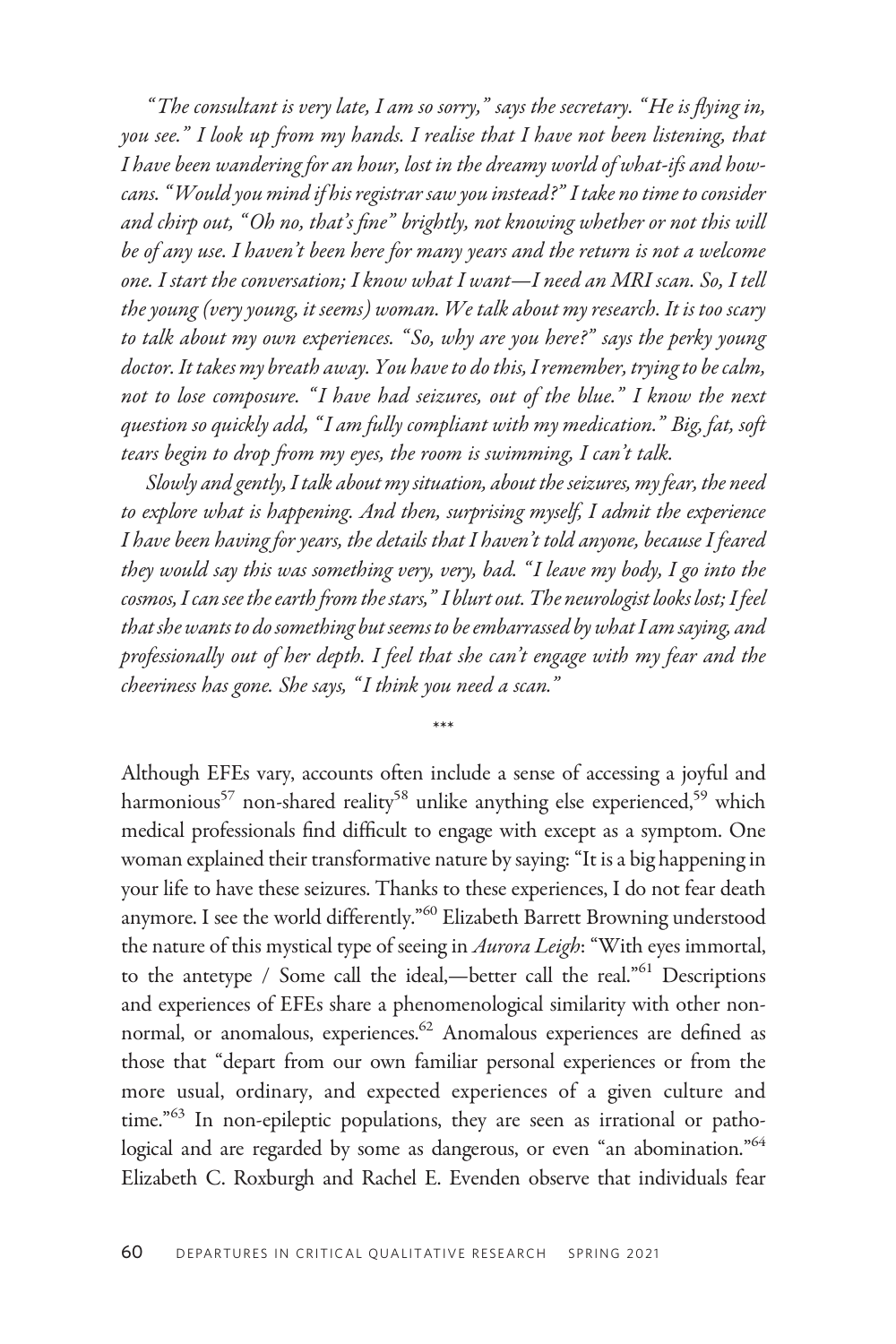mentioning anomalous experiences as they expect to be labeled as mentally ill.<sup>65</sup> It is hardly surprising, therefore, that individuals with EFEs are reticent to discuss them, or keep them secret for fear of judgment.<sup>66</sup>

# Special Studies

# Diary Entry: Sept. 2013

I am sitting in a business meeting with my manager. I am telling her about the work I am doing currently. It is a normal day. We are discussing nothing special. In the space of a moment, there is a lurching feeling in my stomach, as if my organs are dropping from an ordered place to the bottom of my body. The sensation is of being woozy and needing to be sick. I feel my mind move. It is as if it tips to the back of my head. I try to grab onto it, to keep hold of it. But I have slipped away. I have to sit back. I need to take a deep breath, to ground myself. My mouth produces saliva, I have the need to swallow, but no ability. A fear ominously rises from the pit of my stomach. " I know you, old friend," I think. I look around me—the colours are brighter, sounds are louder, there is a quality of the unreal about the everyday. It feels too much. I feel sad, very sad. Everything is carrying on as normal, but I am not. I feel my body transported a long, long way away. I am in the outer cosmic regions of space, looking down on the earth. It is blue and covered with clouds that swirl and move over its surface. The tiny ants of humanity move over its surface, moving fast, going nowhere. I sit among the planets. Darkness abounds. No sounds, no smells. But I know how it is connected. I know how the universe works. And I feel calm, at peace.

EFEs are largely dismissed as merely symptomatic of the condition<sup>67</sup> and professionals dismiss patient worries and concerns as exaggerated.<sup>68</sup> Psychiatrists see EFEs as ictal (epilepsy related) psychosis.<sup>69</sup> Robin Wooffitt highlights how individuals who have anomalous experiences position themselves as skeptical of the "paranormal" to pre-empt expected challenges to the validity of their experiences.<sup>70</sup> Even the most sympathetic members of the medical establishment comment on how these experiences manifest as psychotic symptoms.<sup>71</sup>

\*\*\*

## Neuropsychological Assessment

My epilepsy is unpredictable, generally completely absent. While some individuals have a warning, or aura, the seemingly erratic nature of seizures, even with mostly effective medication, can be a distressing feature of the condition.<sup>72</sup> Rita Charon reminds us that the act of narrative telling is a vital aspect of coming to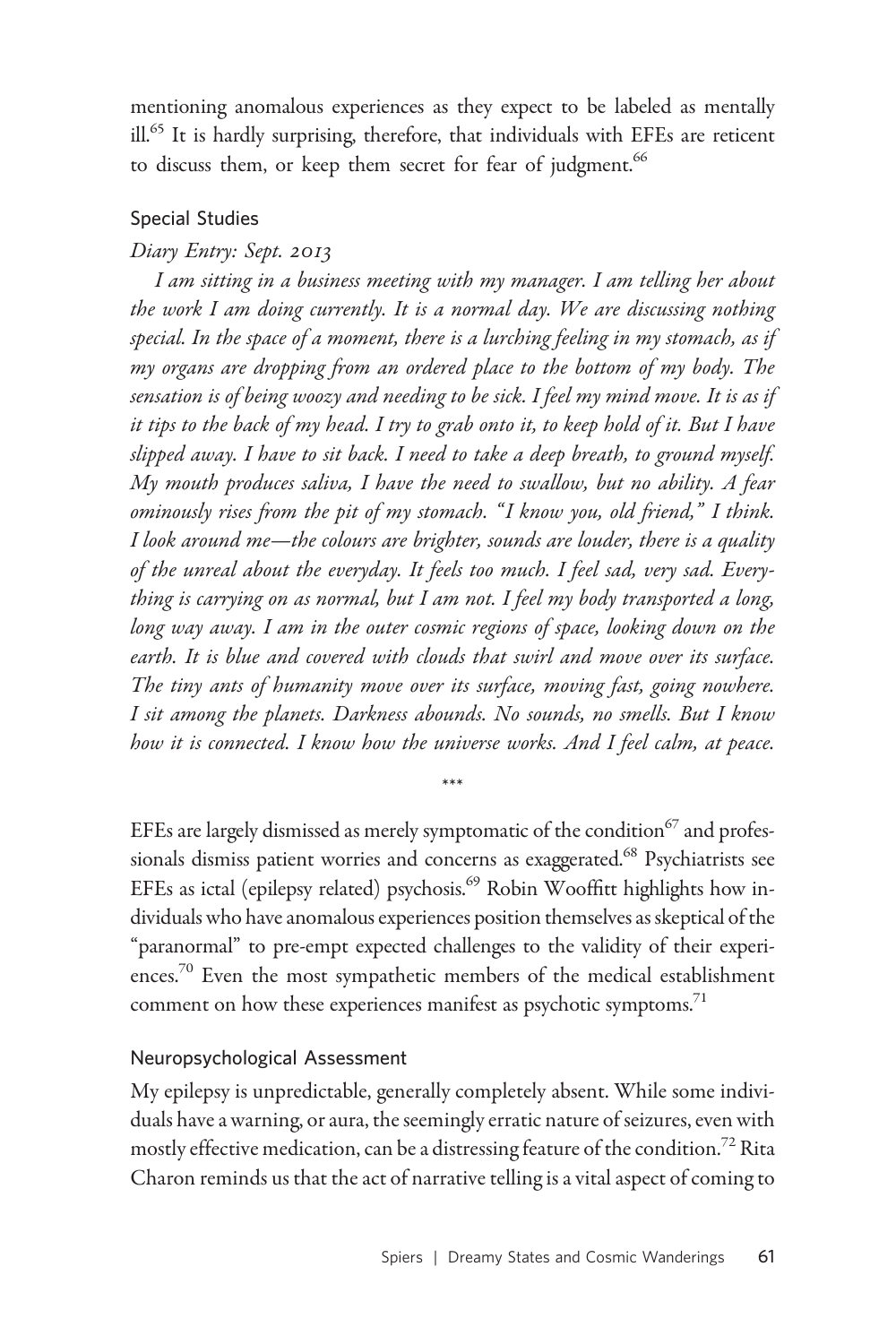terms with one's illness; the narrative itself is an essential feature of establishing its meaning to self.<sup>73</sup> I have found that healthcare professionals' attitude toward EFEs is to shut down that telling, by judging the nature of my experience as pathological. This "epistemic injustice"<sup>74</sup> is distressing, isolating; it leaves me unable to be understood by those who are charged with my care, and negates my own understanding of my illness. Havi Carel offers a framework with which to see illness as a transformative experience.<sup>75</sup> By accepting the validity of my EFEs, I can understand them as an essential part of my spiritual journey; that they hold within them the opportunity for growth. This narrative is an act of spiritual discovery and transformation.

# Diary Entry: 21 July 2015 (see Figure 3)

Working with my therapist, I re-enter a dream I had on the night of the solstice. In my dream, I saw three identical men with long, flowing robes and grey beards. They looked like Rabindranath Tagore, one of my favourite poets and a man of great spirituality and wisdom. I knew he was offering me choices between things of great value. Having explored the first and second purse, I moved to the third purse—it was empty. I tipped it upside down. Nothing. I looked inside, had I missed something? A solitary grain of sand, and then a pouring, more and more. The dune seemed to grow—soon a sand dune stretched into the horizon. I was hot, the sun beat on me and the dune was scorching my feet. But the dune kept pouring, like some mysterious magic trick. Surveying the landscape, I saw a featureless sea of sand, the only difference was ripples along the side of the constantly growing dune. Sand stretched forever. As I looked ahead, I felt the sand beneath me shift and circle, I was being pulled downward. The pull of the sand was as if someone had pulled an enormous plug and I was being sucked down a huge drain. There was incredible movement and a force all of its own. I felt suffocated, my chest was restricted, my breathing fast and shallow. It was frightening, dark, fast. The pull kept going for a long, long time. I kept falling. A nausea rose in my throat. Then, suddenly, I was at the bottom of a long, dark well. Looking up, I saw a single star shining in the blackness of the sky above. As my focus shifted to the star above me, I began to physically disintegrate, there was no " me." I was becoming a clear jelly fluid, losing myself. It coated the bottom of the well and began to seep into the ground, to disperse. The fluid had no coherence or consistency; it had become single molecules mixed with the earth, with the light of the star shining upon it. My awareness was of connectedness, calm; the unity of consciousness. And with that feeling of unity, I knew that I had to return to the light of the star, that this was the source of spiritual importance.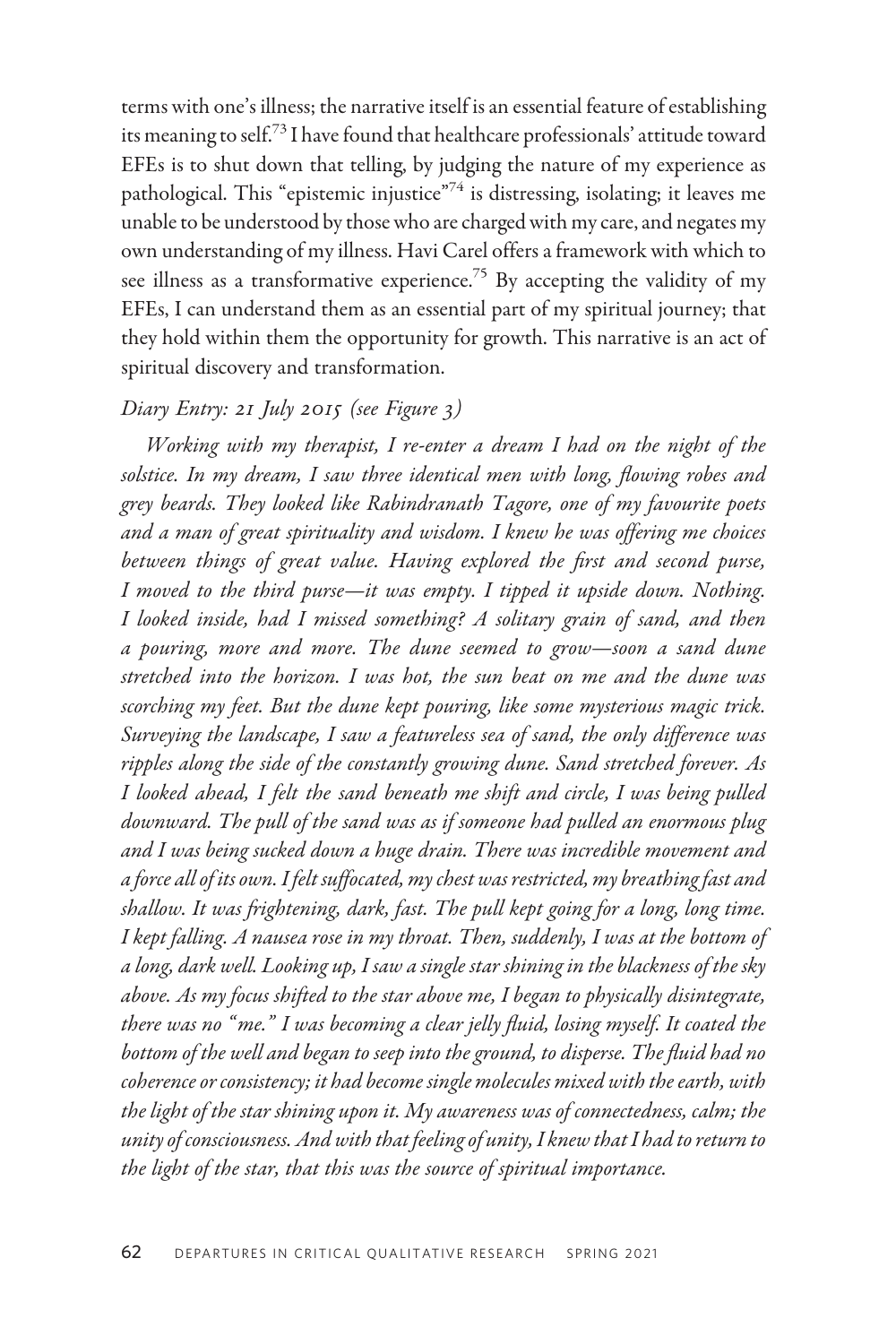

FIGURE 3. The Shifting Sand. My painting in acrylic and gold leaf, August 2015.

I was beguiled by the light of the star, it seemed to fill the sky and I felt drawn to merge with it, to become one. I imagined stretching my arm out to feel it clothe my skin. My therapist invited me to enter its consciousness. As I tried to do this, it was a very, very comfortable feeling, like slipping into a warm bath. And in that moment, I knew I was at one with the consciousness of the universe. It whirled like a typhoon inside, and I felt myself whisked around like a rag doll. The energy inside the consciousness of the star was powerful, primal. Having my mind connected to it was at first the calmest, most beautiful experience I had ever had. This seemed like my heart's home, the source of all belonging. I laughed in delight.

And then suddenly, it became a most unpleasant feeling, unbearable almost, and I wanted to scramble out, claustrophobic, suddenly. The light was pure energy, but I had regained my own consciousness and ego again, and in doing this I couldn't meld with the star and it was too much to bear. As soon as I had separated myself from the energy, the star spat me out with huge force. In the session, I was breathless, taken aback by the strength of the experience. This dream was transformational, it helped me to see that my epilepsy connects me with my spirituality.

\*\*\*

Spiers | Dreamy States and Cosmic Wanderings 63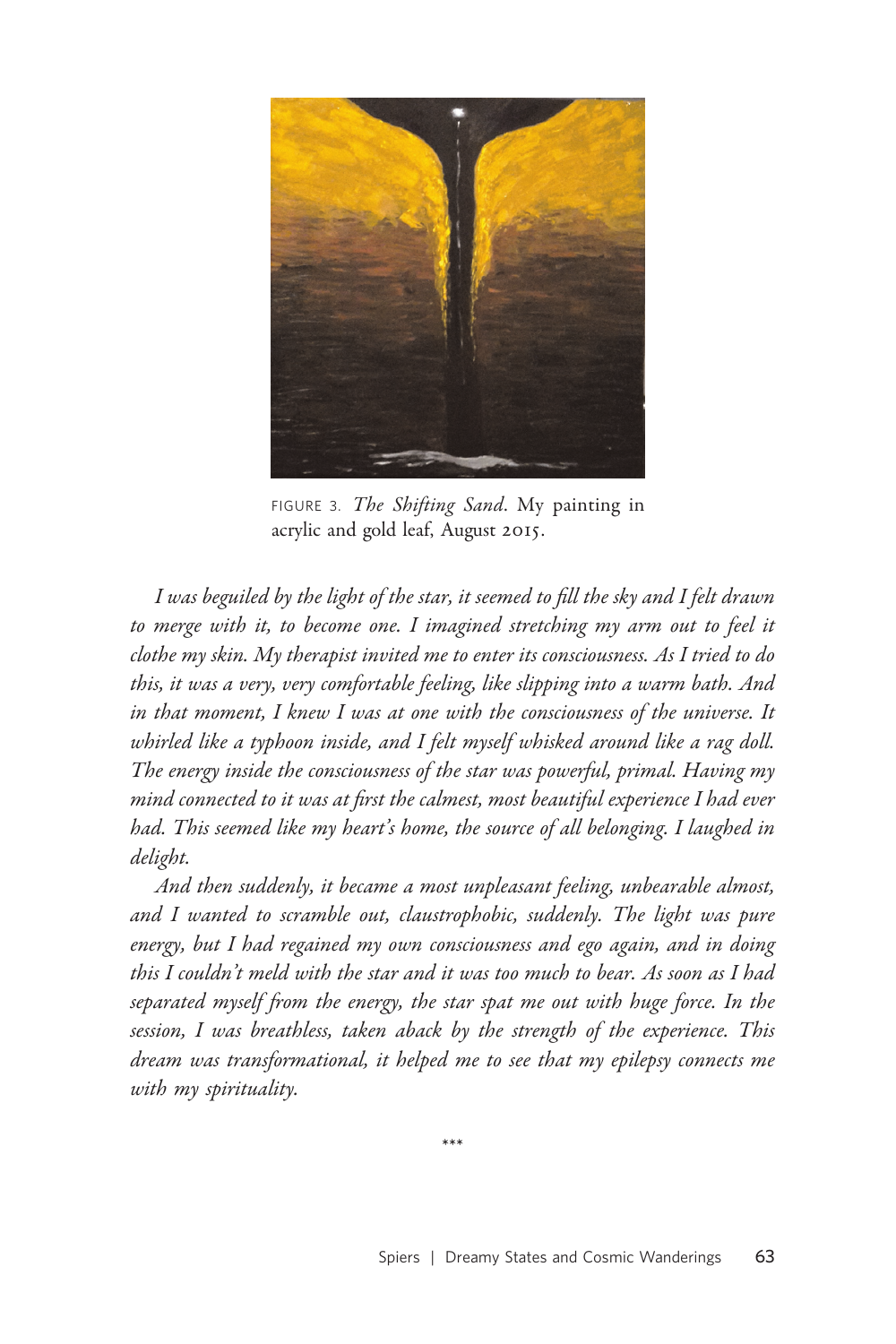Closing my eyes now, I can re-enter the star's consciousness and I realize that the feelings of disorientation and suffocation are just like those I feel as I have a seizure. And the beautiful calm, the sweetness—that is the cosmic ecstasy that I touch, all too briefly. My seizures connect me with the energy that runs through, and of, and in, all that was, all that is, and all that will be. It is the spiritual homeland of the awesome cosmic fundament. I know pure joy.



Image Findings

FIGURE 4. MRI scan, 30 June 2014.

Diary Entry: 25 Sept. 2014 (see Figure 4)

I am late for the appointment. The National Health Service, it seems, cannot accommodate the lateness of its service users. They make me wait two hours until the end of the clinic. Ushered in, the consultant's face makes it clear he is not in the mood to engage. Fixing my gaze, dreading his response, I tentatively ask, "What did the MRI scan show?" I am expecting some collaborative examination of impenetrable imagery. This neurologist is well respected. I want him to bring me into the world of my illness.

" The scan shows nothing," he replies. " But you have had auras. Auras are seizures, so you will need to take double the prescribed dose." I look down at my shoes, and cry. I feel infantilised; he has the authority, I am being told how it is. My responsibility is to comply without commotion. "What about the effects, how about my mental confusion and tiredness?" I ask. He looks up from his sheet, his brow is dark, eyebrows knotted together; he resents my intrusion into his consultation. " If you are feeling anxious, I can prescribe benzodiazepine; don't take them more than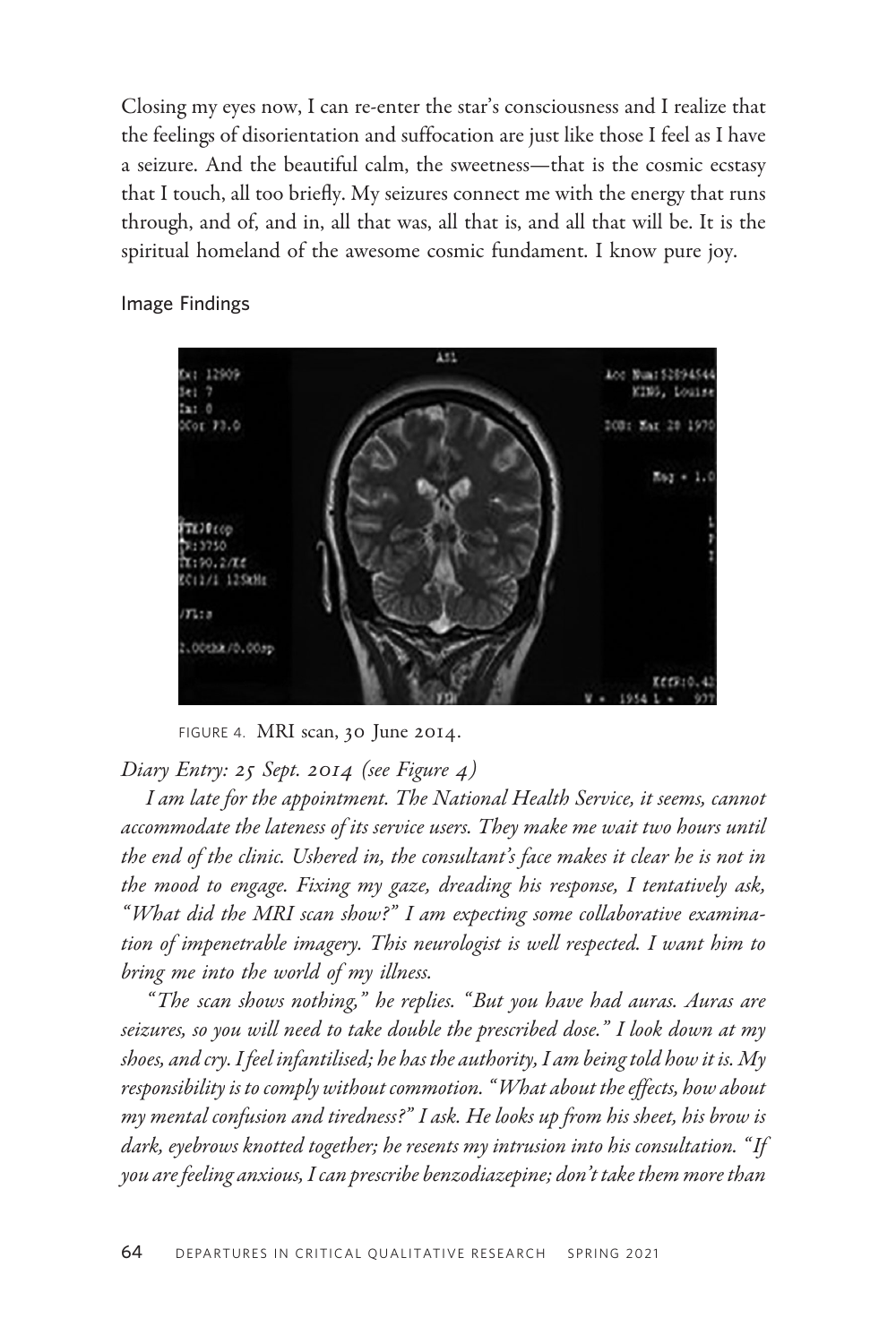three days in a row." He writes a prescription; there is an arrogant flourish in his offhandedness. I feel an uncontrollable adolescent anger rising in my throat, I become indignant, feeling incensed. "What's their current black-market value?" I joke, tauntingly. The consultant responds without humour: " You cannot sell these, they are not for those who have not had them prescribed," pompously rising in his seat to claim the authority of his position. I feel belittled and look at my shoes. I drop my handbag and scrabble on the floor to collect loose items of makeup, pens, keys, bits of fluff, old train tickets. The consultant turns away and starts to speak into his Dictaphone, repeating the medical details of the conversation.

So that's it. The consultation is over. I leave the room. I am stunned. Following the signs blindly, I remember the prescription. I turn around, retrace my steps to the pharmacy, and stand waiting patiently. The pharmacist chats to a colleague about a film they have seen, handing me the tablets. I examine the sticker on the box, remember what they are, and put them straight in the bin. London roars outside, offering anonymity. Limply, I join the slipstream.

\*\*\*

There is a power dynamic in medical encounters that can act as a catalyst for isolation and a "privatizing" experience.<sup>76</sup> Aaron Lazare notes that patients can feel shame, humiliation, bewilderment, and insignificance, such that arriving late can seem as important as the illness itself.<sup>77</sup>

### Diagnosis

I receive a copy of the letter to my General Practitioner (see Figure 5), the result of that conversation with the consultant. I have no difference in size between my hippocampi and have been prescribed an increased dosage of medication. This is not what I took away from our meeting.

### Diary Entry: 20 June 2019

Presenting my inner self—standing naked before an audience. Autoethnography presents my epilepsy—but does it present me, too? It will only ever be a lens with which to view the whole—one part of a greater whole. So, in doing this, do I just reduce myself in a different way? Only, this is not a medical reduction of self to epilepsy, to broken misfiring. This is chosen. But somehow, it feels like an epilepsyfying of my inner being. This is the darkest part of me, the parts others don't have access to. And when I try to explain that there are very, very few of these experiences, that they are like precious jewels in my life that I cherish and can't share, they become frustrated. They want more, they want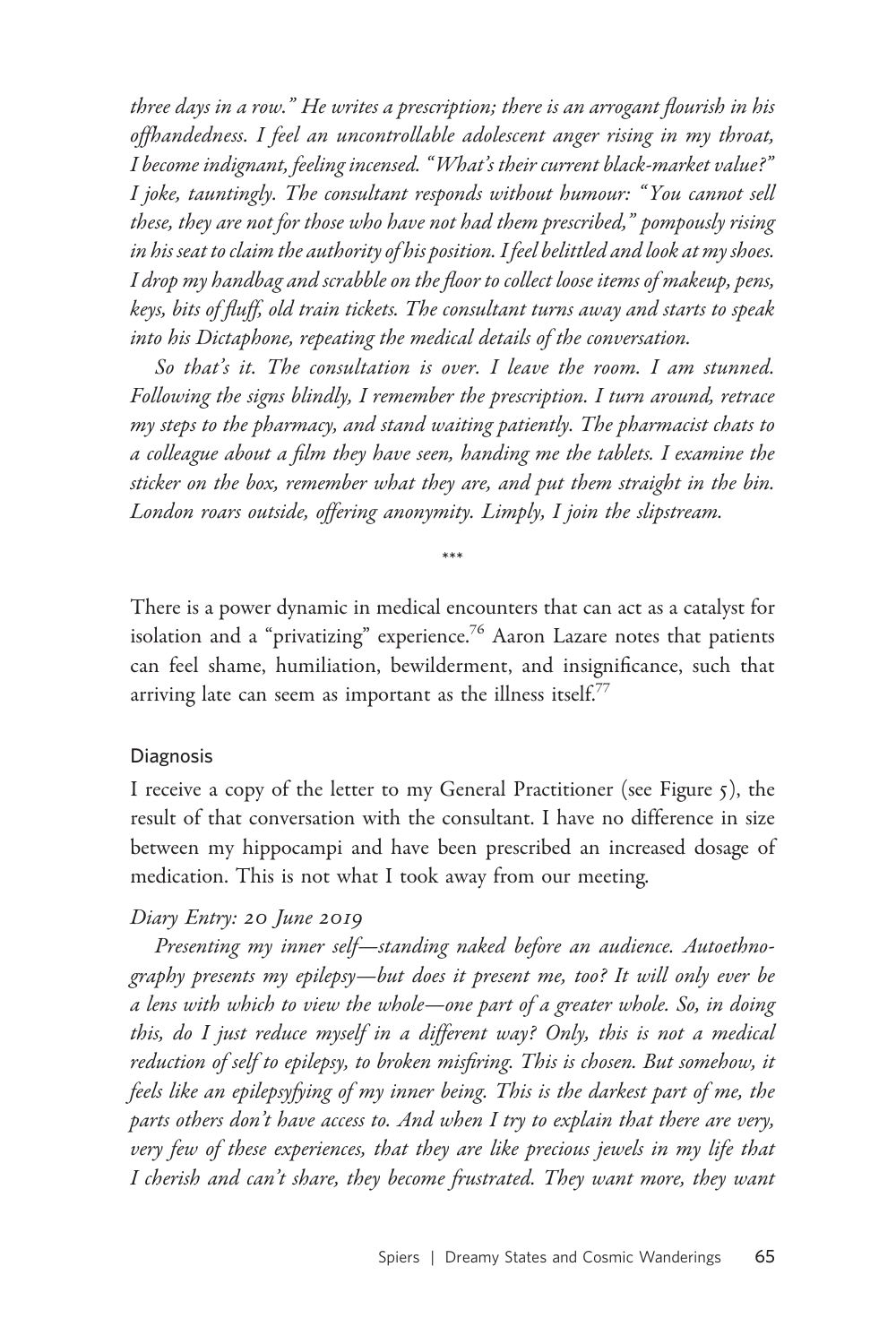#### **Diagnosis:**

1. Temporal lobe epilepsy

**Current medication:** 

1. Carbamazepine SR 200 mg mane, 400 mg nocte

∴w

#### **Treatment suggestion:**

- 1. Increase Carbamazepine slow release to 300 mg mane and 400 mg nocte.
- 2. Try Clobazam 10 mg at times of increased stresses.
- 3. Consider further increases of Carbamazepine or try Levetiracetam

#### **Current situation:**

I saw Louise in clinic today. Recent MRI scan of her brain did not show any abnormality or asymmetry. There is some suggestion that the left hippocampus looks marginally smaller, but returns normal signal and morphology. Measurements show no difference in the two hippocampi.

FIGURE 5. Consultant letter, 25 September 2014.

transparent access, they want to own them. But they are mine! They are precious, and fragile, and ephemeral and I have to guard them closely, in case the feeling deep down of knowing leaves me. For very good reasons, I shut them out. It is the " naked epileptic" I present. Not the whole of me, but it is the part that links me to spirituality. Well, to the cosmos, anyway.

\*\*\*

Follow-Up

The Babylonians regarded epilepsy as a supernatural affliction and, despite Hippocrates identifying it as a physical disease, the Greek notion of a "sacred disease" persisted through the Middle Ages.<sup>78</sup> Symptoms were understood as possession, lunacy, and mental illness, and treatment involved a combination of cauterization, trepanning, magical cures, and herbal remedies until the development of asylums, when epileptics were confined and ostracized from society. Despite the emergence of a physiological understanding of the condition, the religious connection was emphasized well into the 19th century.<sup>79</sup> The diagnosis of epilepsy is an important life event.<sup>80</sup> Diagnosis is "an experience involving the deepest meanings of a person's life."<sup>81</sup>

When I first read the list of symptoms for this syndrome, I was astounded and furious: reduced to a list of symptoms that labeled me. Screw you. I am not a list or a syndrome. Hypergraphia—an intense desire to write. No more poetry writing, then. Not that I wrote poetry for other people, but rather it was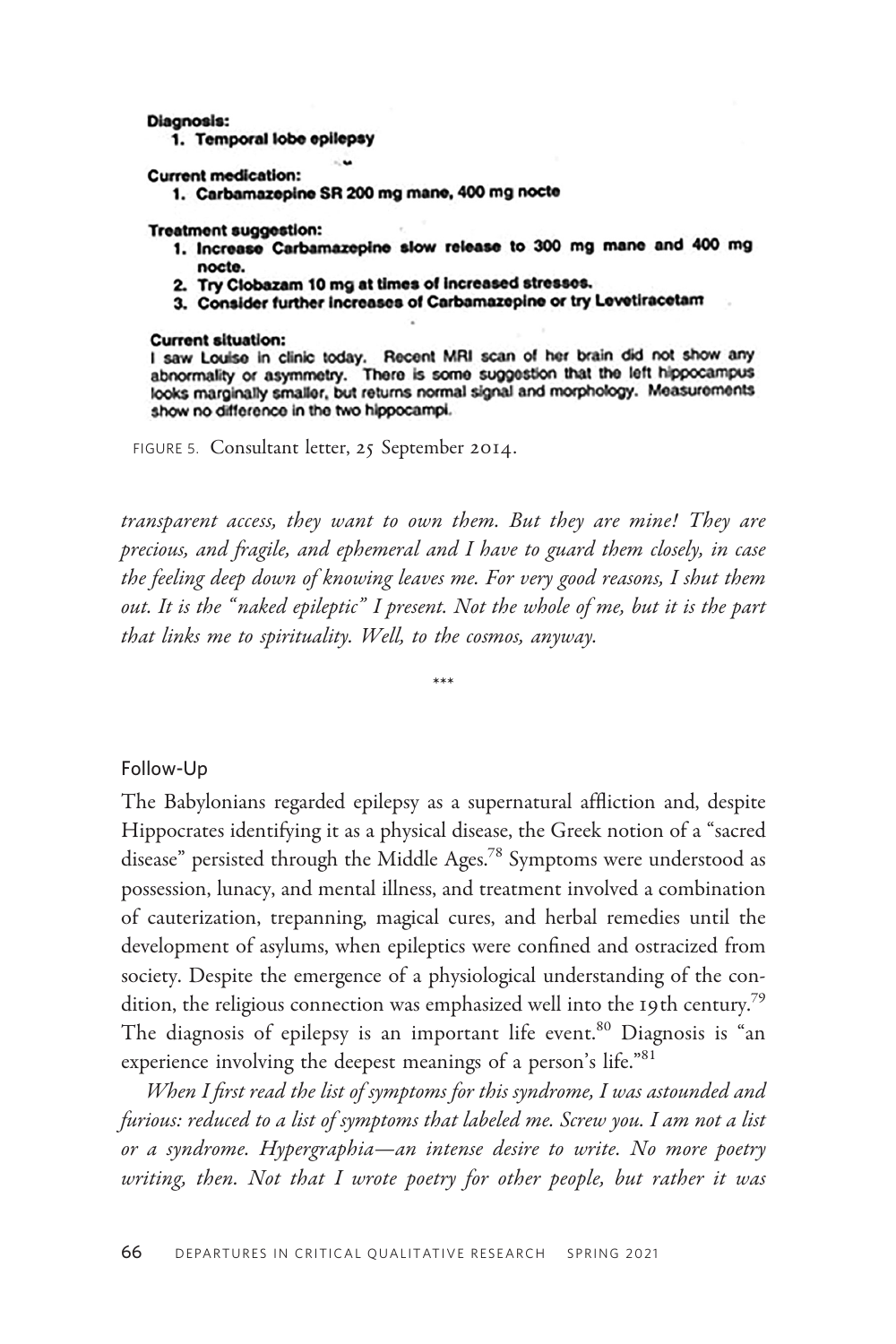something I enjoyed—now it was reduced to an expression of illness. Suddenly all my choices seemed to be tainted by this list. I chose to study philosophy at university. No one could understand why. I was the first at my school to do so. It was frowned upon; the requirement was to study law, medicine, science, or languages. But philosophy? No. I was left off the list of girls going to university that year. Looking back, I now see that my choice coincided with the appearance of my epilepsy. The list, this syndrome, devalues my sense of adventure. I have always taken pride in the subject—philos (love of), sophia (knowledge). Hyposexuality—a hard subject to engage with in a public forum. This list is becoming shaming. The therapist in me questions what an acceptable level of sexuality is, rallies at the judgmentalism this implies. When I explain this at academic conferences, I make a joke of it because it is too uncomfortable to own as a reflection of myself. Perhaps it has been, but I don't own this as part of my present, reconciling my decision by reminding myself that not all of these symptoms may be experienced for a syndrome to be diagnosed. Irritability is a thorny issue for me. I have a fiery nature but keep it in my shadow—the part of myself that I struggle to express without embarrassment. Although they may have been challenging, the so-called symptoms on this list could easily be said to be my experience of my life. I may not like them, but I can see them reflected in what I thought were my choices or hobbies. The most puzzling, however, was hyperreligiosity: an intense religious experience or belief interfering with normal functioning. Well, again, I bristle at this sense of normal. I had never thought of these experiences as religious, but rather perhaps a state where my medication was not working. I ignored them, disregarding how they felt, trying to be that normal person, not affected by epilepsy. Reading the literature, I realized that other people experienced them, too, and that perhaps I could understand myself reflected in the experiences of others.

### Diary Entry: 25 Sept. 2014

When I visit the neurologist for my follow-up six months later, I tell him about visiting the Tablet Room at the British Museum and show him a picture of the Sakikkū, explaining what it is. In the Sakikkū, a symptom of epilepsy is that "a man evolves his own religion." $^{82}$  He says he has only ever heard about it, never seen it. Suddenly we have a shared passion, a delight. We start to talk as equals. He is excited, wants to know about it. Emboldened by this disclosure, I guardedly mention my research into transpersonal experiences occurring during EFEs. But then something changes: He shifts in his chair and reminds me about

\*\*\*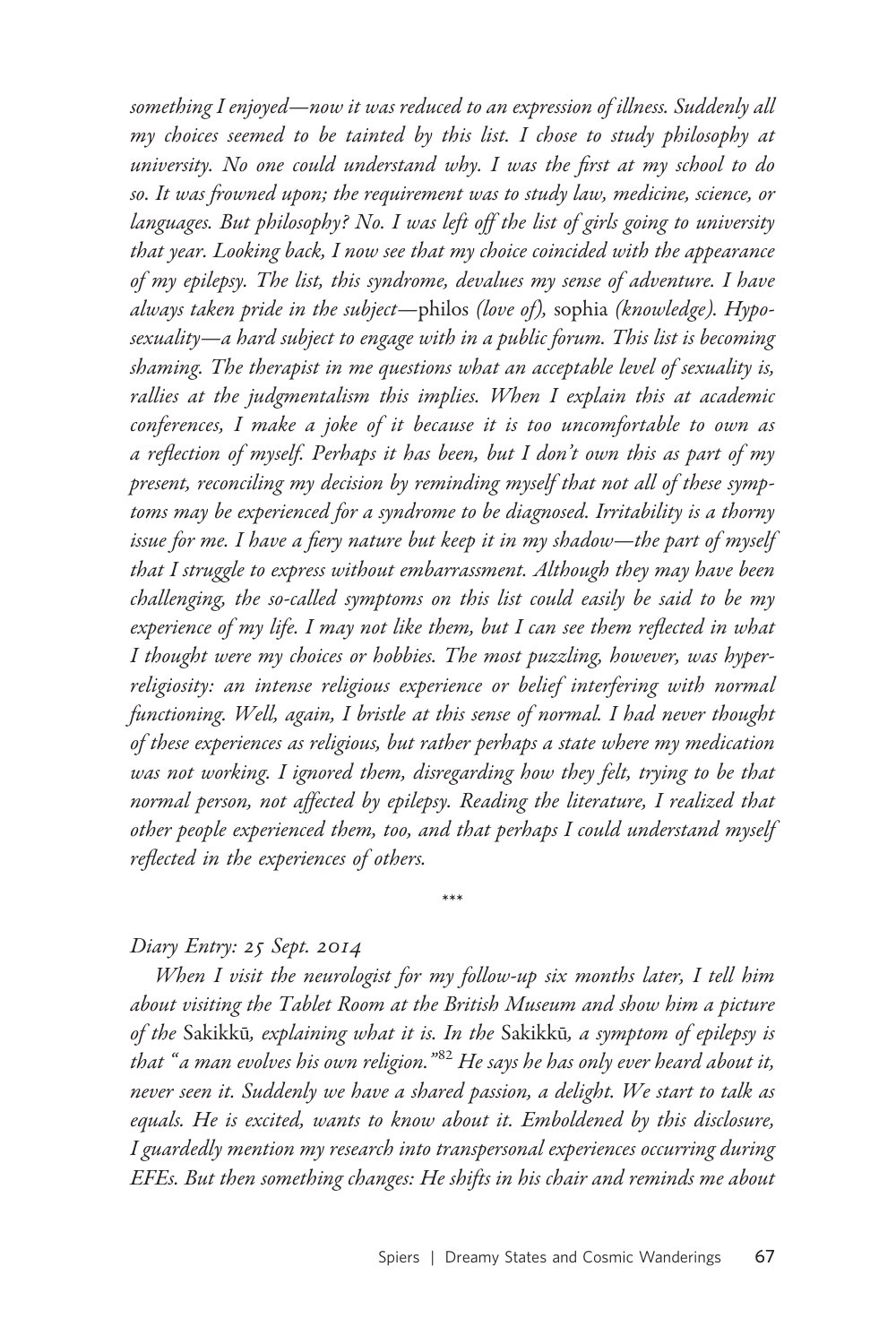people who have temporal lobe epilepsy committing violent acts—his professional persona is back and the connection we had, momentarily, is lost. I leave the follow-up feeling just as frustrated as ever. But this time it is for a different reason, because this time I saw a flash of the healer, the human, the father, the husband—I saw that he was more complex than just a pantomime baddie. And then he deliberately put his mask back on and pushed me away—so that I was no more complex than a submissive patient.

\*\*\*

### CONCLUSION

Public perception and treatment of those with epilepsy continues to be poor, and epilepsy remains "a stigmatizing condition par excellence."<sup>83</sup> Society has built a body of memory—pervasive across educational level, class, culture, and geography<sup>84</sup>—that depicts those with epilepsy as dangerous, unreliable, frightening, and unable to function as adults.<sup>85</sup> One survey of health professionals' attitudes to epilepsy resulted in responses that the researchers found to be inappropriate and ill-informed, including that 5 percent of respondents objected to a member of their family marrying someone with epilepsy.<sup>86</sup>

In light of this, it is hardly surprising that this creates a strong feeling of vulnerability and inadequacy; one woman said of her condition, "I felt less than a person."87 Individuals often avoid engagement with treatment for their symptoms because they find the prejudice more difficult to engage with than their seizures.<sup>88</sup> This amplifies feelings of unworthiness and a selfidentity heavily influenced by societal barriers erected to limit the possibility of a conventional life, resulting in a perceived loss of social value.<sup>89</sup> The formal and informal restriction of individuals with epilepsy supports Erving Goffman's notion of spoiled social identity.<sup>90</sup> No surprise, then, that those with EFEs fear judgment and keep their very unusual experiences as tightly held secrets, especially when they regard themselves as not qualifying as fully human.<sup>91</sup> As a result, they internalize the stigma, and, in a final cruel twist, anticipate it from others.<sup>92</sup>

For experients of EFEs, there is the potential for distress and rejection in encounters with healthcare professionals, as expectations differ. From the perspective of the experient, there is a desire to have their experiences met and validated, but a fear of judgment. For the medical establishment, the focus is to control seizures through a medical regimen. Individuals with epilepsy have to manage misunderstanding, as well as their symptoms, stigma,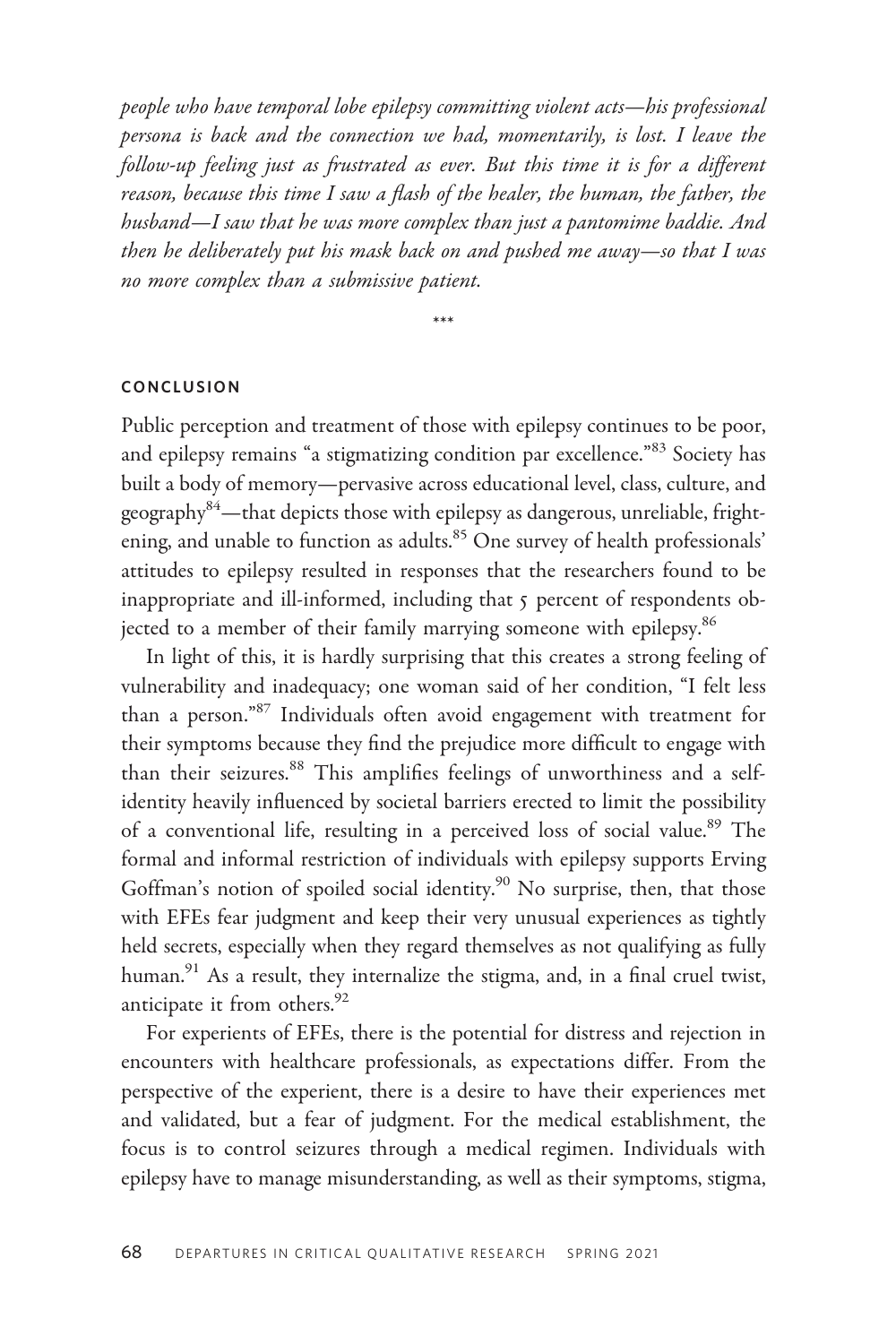and shame.<sup>93</sup> Orrin Devinsky notes that "doctors hear what they expect to hear and probe for what they expect to find."<sup>94</sup> Patients see the encounter as highlighting defects, making them physically and psychologically vulnerable, just as doctors feel embarrassed to ask, resulting in mutual inauthenticity and a lack of compassion.<sup>95</sup> Although narrative medicine proposes a framework for empathic engagement with patients,<sup>96</sup> it presupposes an acceptance of illness as a type of narrative. However, it remains the case that medical professionals view epilepsy with a scientific lens, whereas their patients may have very different understandings of how epilepsy fits into the metaphysics of their worldviews. When these frameworks are not made explicit or acknowledged as being different, the causes of illness can be understood very differently.<sup>97</sup> The patient and professional may not even realize they are starting their encounter with radically different cultural, religious, or spiritual assumptions about health and illness. As Susan Sontag explains, chronic illness necessitates citizenship of a different, dark place and all that is involved in the worldview of coming from the "kingdom of the sick."98 In the example of a young Hmong girl with epilepsy in America, the Western doctors' diagnosis was based on abnormal neural activity, whereas the girl's parents looked to an explanation grounded in perturbed ancestral spirits, encapsulating their belief system and culture; the framework that enabled them to make sense of the universe.<sup>99</sup>

In this autoethnography, I have revealed that there is a mismatch between how epilepsy is experienced and how medical professionals regard it, and that there is a need for the medical establishment to take seriously the experiences of the people they meet with in their clinics. I suggest that rather than capturing numbers that aid diagnosis, methods intended to research EFEs need to capture their phenomenology and consider the meanings they have for experients. Autoethnography has been presented as an evocative approach that honors this phenomenology. I argue that it is a valuable method for expressing these rich, complex, controversial, or disputed experiences because it rejects reductionism and explores human experience from an embodied perspective. In using autoethnography, I have problematized current medical responses to EFEs and shown how seeing them as symptomatic of psychosis both reinforces antiquated stereotypes of individuals with epilepsy as "mad" and ignores how they can contribute to a profound sense of well-being. Being human lies not in the neurotypical, but in difference. Medical professionals need to be aware of this when dealing with patients who have temporal lobe epilepsy and question their views of EFEs as inauthentic. By considering the emotional responses EFEs raise in their own worldviews, medical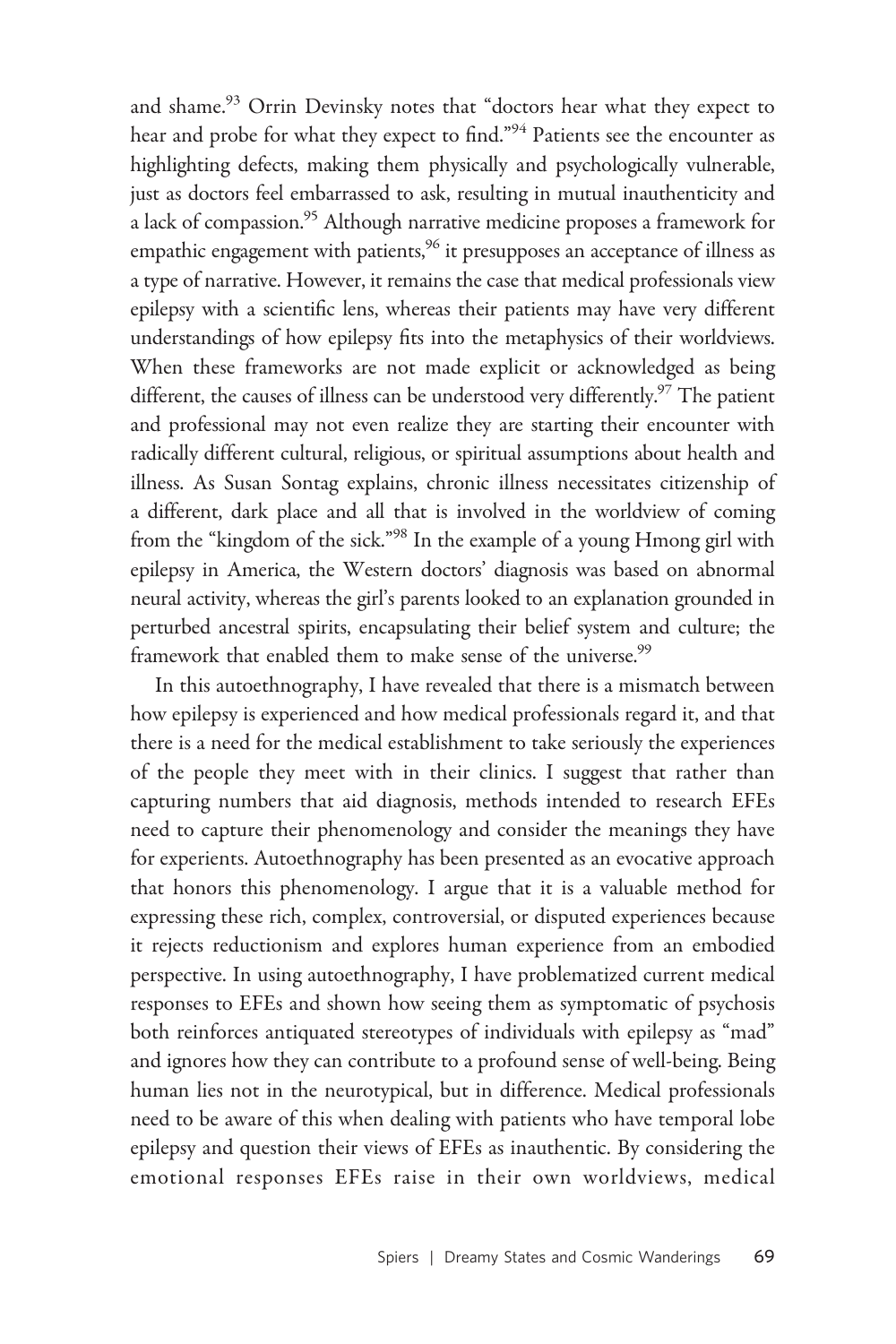professionals may develop, as Charon proposes, more empathy and understanding of their patients.<sup>100</sup> Autoethnography enables a critical mirror to be held up to the views of self and culture, and as Arthur W. Frank says, in doing so holds the voices of many-not just the researcher.<sup>101</sup>

In this autoethnography, I have illustrated the experience of living with temporal lobe epilepsy and how, through researching the experiences of others, I have come to understand my own experiences as spiritual. I have opened a window into EFEs—experiences of a non-shared reality, the phenomenology of which is absent from medical literature. I understand my EFEs to be spiritual because they include experiences that are regarded as mystical. That is, an out-of-body experience of the order of creation, and the EFE with my therapist, where I connected with the unity of consciousness. This transformation allowed me to integrate the authority of my own experiences, and to accept my experiences as spiritual without the judgment of others. My epiphany is that through having epilepsy, I have access to a spirituality that encompasses alternate realities. In my narratives, I have created a space for this epiphany to be not only personally, but also societally, transformative. For Charon, this telling may create the opportunity to consider a shared humanity by being differently positioned to the experience.<sup>102</sup> By understanding EFEs, we can embrace them as a new way to understand the embodied human experience.

### ACKNOWLEDGEMENTS

I gratefully acknowledge the kind encouragement, critical commentary, and guidance provided by Chris Roe, Liz Roxburgh, Melinda Spencer, and Nigel Hamilton. I thank my parents for their unconditional love in navigating my relationship with epilepsy. I would also like to thank the reviewers for their valuable suggestions and for helping me to truly find and own my autoethno $graphic$  voice.

LOUISE SPIERS is an Integrative Transpersonal Psychotherapist and Counsellor. She has a private psychotherapy practice in London, where she uses creative therapeutic methods that include the use of dreams and archetypal symbolism to facilitate healing in adult clients. She is also a Senior Lecturer in Psychology & Counselling at the University of Northampton, where she is a doctoral candidate conducting research into transpersonal understandings of spiritual experiences in epilepsy. Louise is passionate about the power of autoethnography as a qualitative methodology for researching the phenomenology of experiences that are otherwise pathologized or silenced. Correspondence to: Louise Spiers, Department of Psychology, Faculty of Health, Education and Society, Waterside Campus, The University of Northampton, University Drive, Northampton NN1 5HP, UK. Email: [Louise.Spiers@northampton.ac.uk](https://medcraveonline.com/JPCPY/JPCPY-08-00467.pdf).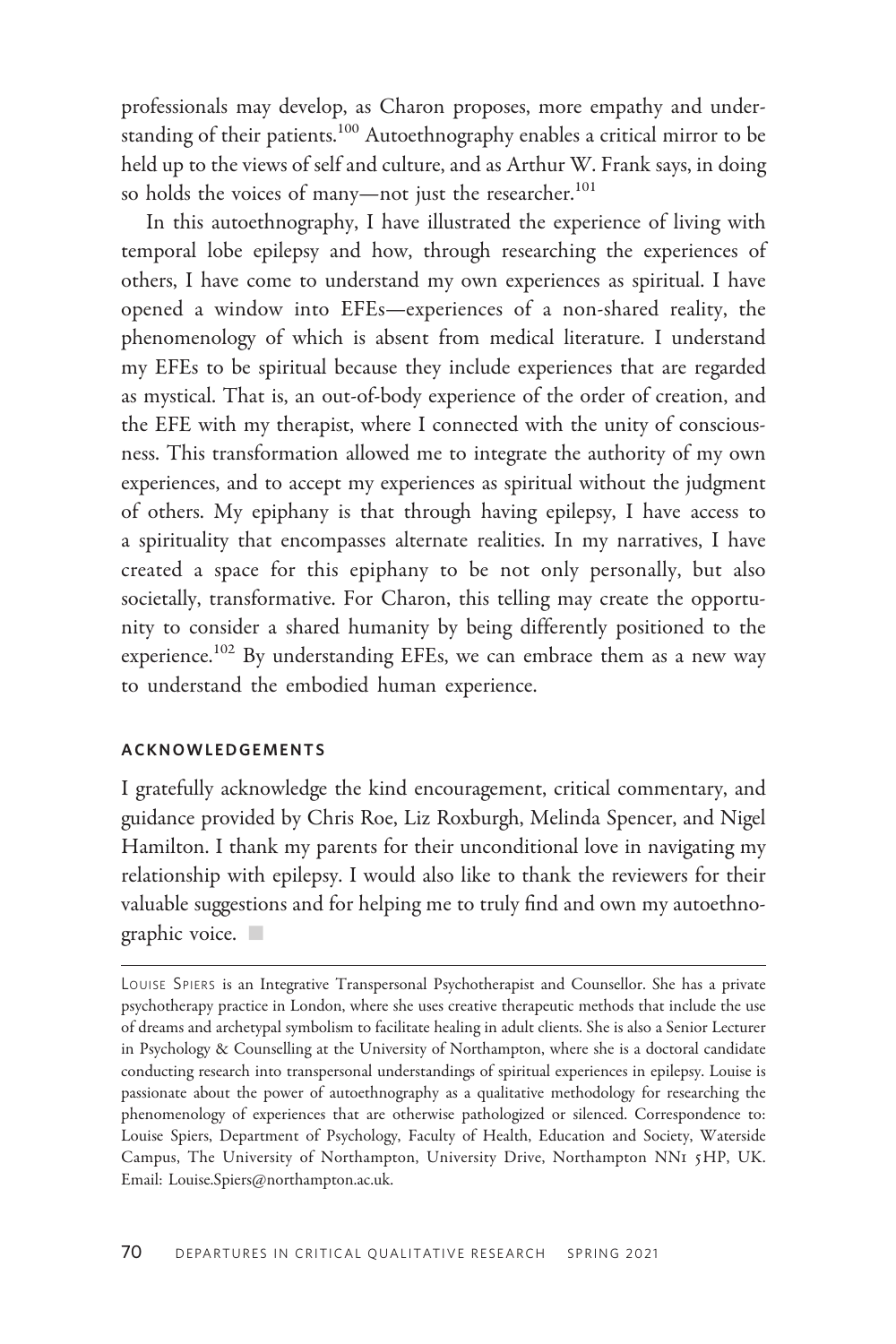#### NOTES

1. William Shakespeare: The Complete Works (New York: Barnes & Noble, 1994).

2. Bjørn Åsheim Hansen and Eylert Brodtkorb, "Partial Epilepsy with 'Ecstatic' Seizures," Epilepsy & Behavior 4, no. 6 (2003): 667-73.

3. Alexander Moreira-Almeida et al., "WPA Position Statement on Spirituality and Religion in Psychiatry," World Psychiatry 15, no. 1 (2016): 87-88.

4. Rita Charon, Narrative Medicine: Honoring the Stories of Illness (Oxford: Oxford University Press, 2008).

5. Hanna Admi and Beatrice Shaham, "Living with Epilepsy: Ordinary People Coping with Extraordinary Situations," Qualitative Health Research 17 no. 9 (2007): 1178–87.

6. Edward H. Reynolds, "The ILAE/IBE/WHO Epilepsy Global Campaign History," Epilepsia 43, Suppl. 6 (2002): 9–11.

7. Robert S. Fisher et al., "ILAE Official Report: A Practical Clinical Definition of Epilepsy," Epilepsia 55, no. 4 (2002): 475–82.

8. NINDS, The Epilepsies and Seizures: Hope through Research, National Institute of Neurological Disorders and Stroke (Bethesda, MD: National Institutes of Health, 2016); Peter Fenwick and Elizabeth Fenwick, Living with Epilepsy. A Guide to Taking Control (London: Bloomsbury, 1996); Robert S. Fisher et al., "Epileptic Seizures and Epilepsy: Definitions Proposed by the International League Against Epilepsy (ILAE) and the International Bureau for Epilepsy (IBE)," Epilepsia 46, no. 4 (2005): 470–72.

9. Robert Kloster and Torstein Engelskjøn, "Sudden Unexpected Death in Epilepsy (SUDEP): A Clinical Perspective and a Search for Risk Factors," Journal of Neurology, Neurosurgery & Psychiatry 67, no. 4 (1999): 439-44.

10. Rajendra Kale, "Bringing Epilepsy Out of the Shadows," BMJ: British Medical Journal 315, no. 7099 (1997): 2.

11. Gus A. Baker et al., "Quality of Life of People with Epilepsy: A European Study," Epilepsia 38, no. 3 (1997): 353.

12. World Health Organization, Epilepsy Factsheet, 2017, updated February 2017, [http://www.who.int/mediacentre/factsheets/fs](http://www.who.int/mediacentre/factsheets/fs999/en/)999/en/.

13. Fenwick and Fenwick, Living with Epilepsy.

14. Asheim Hansen and Brodtkorb, "Partial Epilepsy with 'Ecstatic' Seizures."

15. Fenwick and Fenwick, Living with Epilepsy.

16. Rima Dolgoff-Kaspar et al., "Numinous-Like Auras and Spirituality in Persons with Partial Seizures," Epilepsia 52, no. 3 (2011):  $640 - 44$ .

17. See, respectively, Fabienne Picard and Andrew D. Craig, "Ecstatic Epileptic Seizures: A Potential Window on the Neural Basis for Human Self-Awareness," Epilepsy & Behavior 16, no. 3 (2009): 539-46; Oliver Sacks, Hallucinations (London: Picador, 2012). Vernon M. Neppe, "Models of the Out-of-Body Experience: A New Multi-Etiological Phenomenological Approach," NeuroQuantology 9, no. 1 (2011): 72–83; John Palmer and Vernon M. Neppe, "A Controlled Analysis of Subjective Paranormal Experiences in Temporal Lobe Dysfunction in a Neuropsychiatric Population," Journal of Parapsychology 67, no. 1 (2003): 75-97; Michael A. Persinger,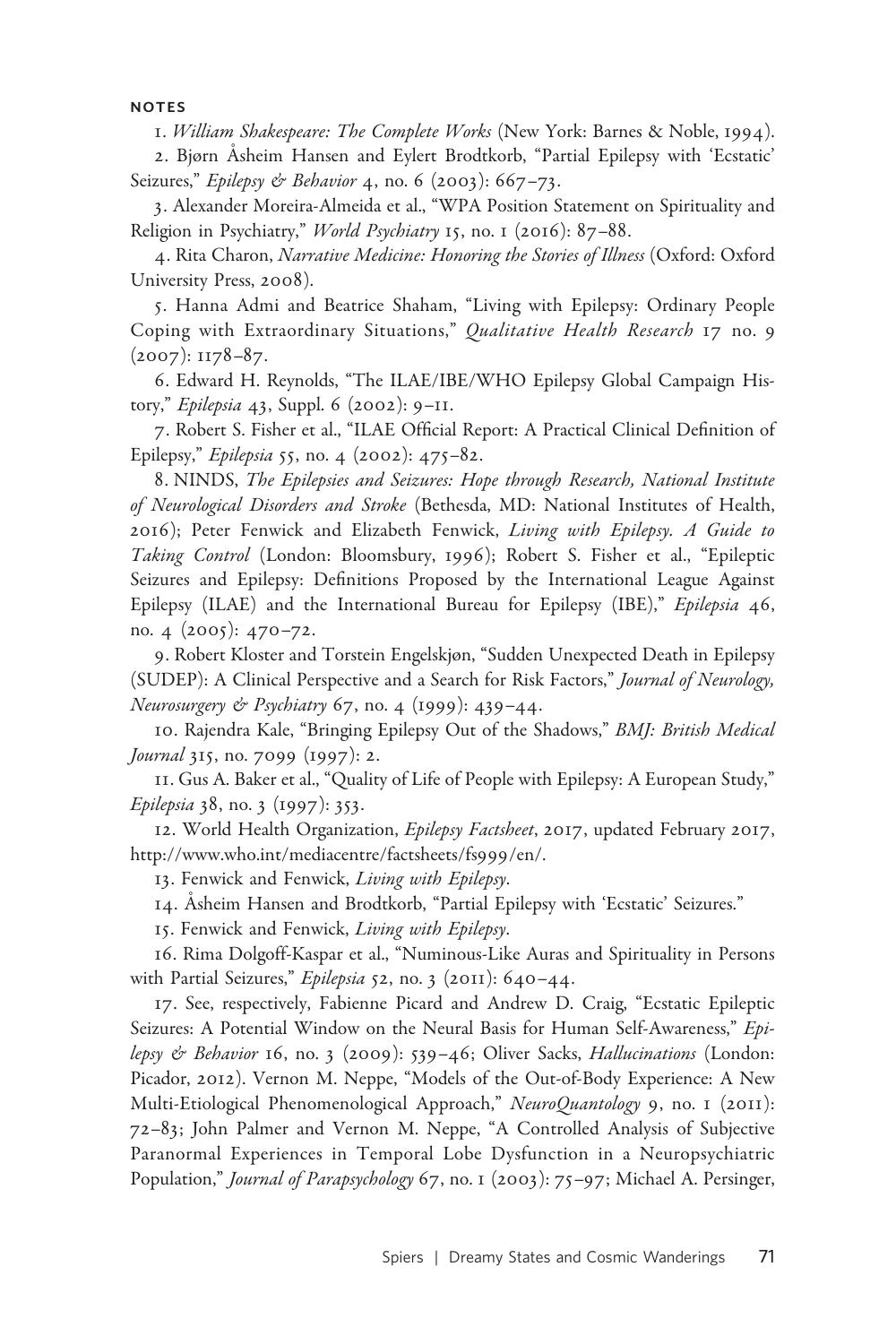"The Neuropsychiatry of Paranormal Experiences," Journal of Neuropsychiatry and Clinical Neurosciences 13, no. 4 (2001): 515–24; V. S. Ramachandran and Sandra Blakeslee, "God and the Limbic System," in Phantoms in the Brain: Probing the Mysteries of the Human Mind (New York: Quill, 1999), 174-198; Dolgoff-Kaspar et al., "Numinous-Like Auras and Spirituality and Spirituality in Persons with Partial Seizures"; Asheim Hansen and Brodtkorb, "Partial Epilepsy with 'Ecstatic' Seizures."

18. Kenneth Dewhurst and A. W. Beard, "Sudden Religious Conversions in Temporal Lobe Epilepsy," Epilepsy & Behavior 4, no. 1 (2003): 78-87.

19. Picard and Craig, "Ecstatic Epileptic Seizures."

20. Fyodor Dostoevsky, cited in Théophile Alajouanine, "Dostoiewski's Epilepsy," Brain 86, no. 2 (1963): 209–18.

21. Ahmed Gaber, "Semiological Bridge between Psychiatry and Epilepsy," Journal of Psychology and Clinical Psychiatry 8, no. 1, 00467 (2017): 1-7, [https://medcraveonline.](https://medcraveonline.com/JPCPY/JPCPY-08-00467.pdf) [com/JPCPY/JPCPY-](https://medcraveonline.com/JPCPY/JPCPY-08-00467.pdf)08-00467.pdf.

22. William Braud, "Health and Well-Being Benefits of Exceptional Human Experience," in Mental Health and Anomalous Experience, ed. Craig D. Murray (New York: Nova Science Publishers, 2012), 107-24; Etzel Cardeña, John Palmer, and David Marcusson-Clavertz, eds., Parapsychology: A Handbook for the 21st Century (Jefferson, NC: McFarland & Company, 2015).

23. Renaud Evraud, "Clinical Psychology of Anomalous Experiences: Roots and Paradigms," in Mental Health and Anomalous Experience, ed. Craig D. Murray (New York: Nova Science Publishers, 2012), 89–106.

24. Burkhard S. Kasper, Ekkehard M. Kasper, E. Pauli, and Holban Stefan, "Phenomenology of Hallucinations, Illusions, and Delusions as Part of Seizure Semiology," Epilepsy & Behavior 18, no. 1 (2010): 13–23; Wilder Penfield and Herbert Jasper, Epilepsy and the Functional Anatomy of the Human Brain (Boston: Little, Brown and Company, 1954).

25. Laura Veronelli et al., "Geschwind Syndrome in Frontotemporal Lobar Degeneration: Neuroanatomical and Neuropsychological Features over 9 Years," Cortex 94  $(2017): 27-38.$ 

26. Michael Trimble and Anthony Freeman, "An Investigation of Religiosity and the Gastaut-Geschwind Syndrome in Patients with Temporal Lobe Epilepsy," Epilepsy & Behavior 9, no. 3 (2006): 407–14.

27. William James, The Varieties of Religious Experience: A Study in Human Nature (New York: Longmans, Green, 1902).

28. Peter Fenwick, "The Neurophysiology of Religious Experiences," in Psychiatry and Religion: Context, Consensus and Controversies, ed. Dinesh Bhugra (London: Routledge, 1997), 167–77.

29. Jacob Kaminker and David Lukoff, "Transpersonal Perspectives on Mental Health and Mental Illness," in The Wiley-Blackwell Handbook of Transpersonal Psychology, ed. Harris L. Friedman and Glenn Hartelius (Malden, MA: Wiley-Blackwell, 2013), 419–32.

30. Anne Fadiman, The Spirit Catches You and You Fall Down: A Hmong Child, Her American Doctors, and the Collision of Two Cultures (New York: Farrar, Straus and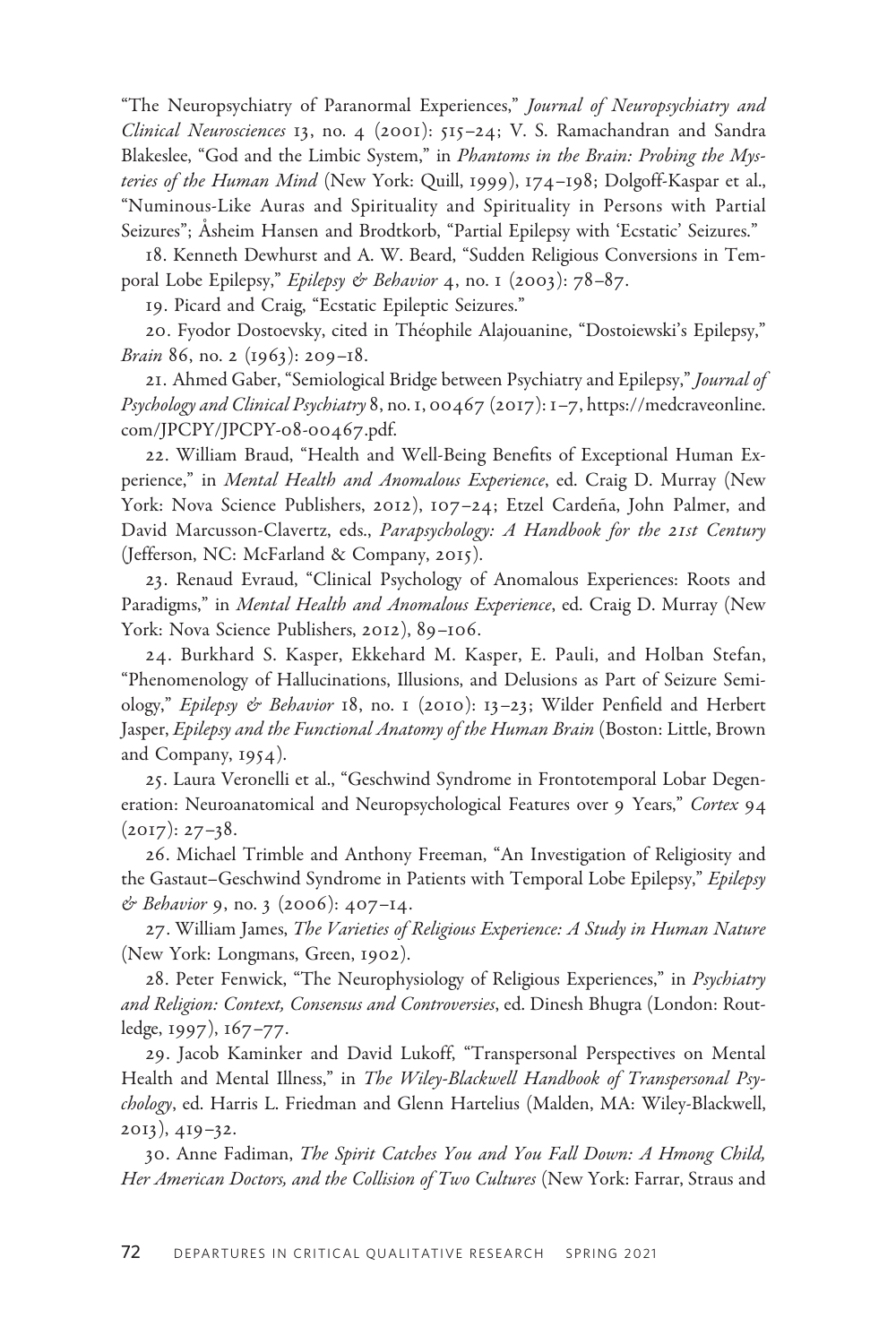Giroux, 2012); Owsei Temkin, The Falling Sickness: A History of Epilepsy from the Greeks to the Beginnings of Modern Neurology, 2nd ed. (Baltimore, MD: Johns Hopkins University Press, 1994).

31. Sacks, Hallucinations.

32. See Nigel P. Short, Lydia Turner, and Alec Grant, eds., Contemporary British Autoethnography (Rotterdam, Netherlands: Sense, 2013); Margaret Chapman-Clarke, "'Discovering' Autoethnography as a Research Genre, Methodology and Method: 'The Yin and Yang of Life," Transpersonal Psychology Review 18, no. 2 (2016): 10-18; Diana Raab, "Transpersonal Approaches to Autoethnographic Research and Writing," The Qualitative Report  $18$ , no. 41 (2013): 1-19.

33. Nigel P. Short, "An Englishman Abroad: An Autoethnographic Tale," in Contemporary British Autoethnography, ed. Nigel P. Short, Lydia Turner, and Alec Grant (Rotterdam, Netherlands: Sense, 2013), 97–126; Arthur W. Frank, The Wounded Storyteller: Body, Illness, and Ethics (Chicago: University of Chicago Press, 1995); Elizabeth Ettore, "Gender, Older Female Bodies and Autoethnography: Finding My Feminist Voice by Telling My Illness Story," Women's Studies International Forum 28, no. 6 (2005): 535–46; Rita Marcalo, "Involuntary Dances," Research Ethics 8, no. 1 (2012): 57–59; Sarah V. Scarfe and Caroline Marlow, "Overcoming the Fear: An Autoethnographic Narrative of Running with Epilepsy," Qualitative Research in Sport, Exercise and Health 7, no. 5 (2015): 688–97.

34. Carolyn Ellis and Arthur P. Bochner, "Autoethnography, Personal Narrative, Reflexivity: Researcher as Subject," in Handbook of Qualitative Research, 2nd ed., ed. Norman K. Denzin and Yvonna S. Lincoln (Thousand Oaks, CA: Sage, 2000), 733–68; Heewon Chang, "Autoethnography in Health Research: Growing Pains?" Qualitative Health Research 26, no. 4 (2016): 443–51.

35. Carolyn Ellis, The Ethnographic I: A Methodological Novel about Autoethnography (New York: AltaMira Press, 2004).

36. David Hockney, cited in Chris Stephens and Andrew Wilson, David Hockney (London: Tate Publishing, 2017).

37. Short, "An Englishman Abroad."

38. Ruth Behar, The Vulnerable Observer: Anthropology That Breaks Your Heart (Boston: Beacon Press, 1996).

39. Ethical approval for this autoethnographic study was awarded by the University of Northampton Research Ethics Committee.

40. Martin Tolich, "A Critique of Current Practice: Ten Foundational Guidelines for Autoethnographers," Qualitative Health Research 20, no. 12 (2010): 1599–610.

41. Colleen Tenni, Anne Smyth, and Carlene Boucher, "The Researcher as Autobiographer: Analysing Data Written about Oneself," The Qualitative Report 8, no. 1  $(2003): I-I2.$ 

42. Charlotte Aull Davies, Reflexive Ethnography: A Guide to Researching Selves and Others (London: Routledge, 2007).

43. Deborah E. Danahay-Reed, Auto/ethnography: Rewriting the Self and the Social (New York: Berg, 1997).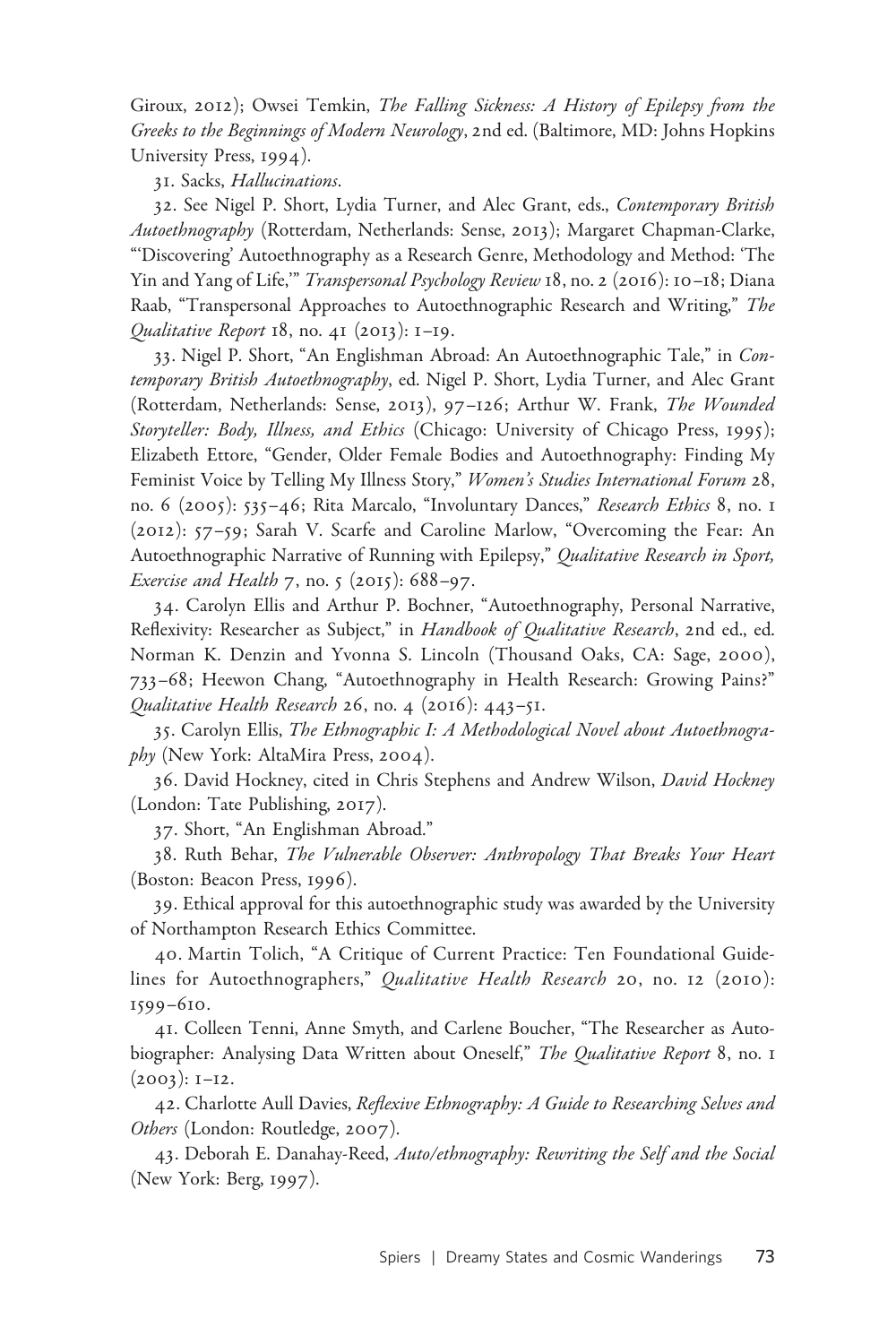44. Davies, Reflexive Ethnography.

45. Frank, The Wounded Storyteller; Andrew C. Sparkes, "The Fatal Flaw: A Narrative of the Fragile Body-Self," Qualitative Inquiry 2, no. 4 (1996): 463-94.

46. Carolyn Ellis, "Creating Criteria: An Ethnographic Short Story," Qualitative Inquiry 6, no. 2 (2000): 273–77.

47. Hermann Stefan, Elinor Ben-Menachem, Patrick Chauvel, and Renzo Guerrini, eds., Case Studies in Epilepsy: Common and Uncommon Presentations (Cambridge: Cambridge University Press, 2012).

48 . Elizabeth F. Hobdell et al., "Chronic Sorrow and Coping in Families of Children with Epilepsy," Journal of Neuroscience Nursing 39, no. 2 (2007): 76–82.

49. Hansard HC Deb vol. 125 cols. 1228–1961. 22 January 1988. Retrieved on 18 August 2018 from [https://api.parliament.uk/historichansard/commons/](https://api.parliament.uk/historichansard/commons/1988/jan/22/ abortion-amendment-bill-1#S6CV0125P0_19880122_HOC_34)1988/jan/22/ [abortion-amendment-bill-](https://api.parliament.uk/historichansard/commons/1988/jan/22/ abortion-amendment-bill-1#S6CV0125P0_19880122_HOC_34)1#S6CV0125P0\_19880122\_HOC\_34.

50. Fenwick and Fenwick, Living with Epilepsy.

51. Chumbawamba, "Smash Clause 28! Fight the Alton Bill" (Castleford, UK: Agit Prop Records, 1988), Single.

52. Penny Rhodes, Andrew Nocon, Neil Small, and John Wright, "Disability and Identity: The Challenge of Epilepsy," Disability & Society 23, no. 4 (2008):  $385-95$ .

53. Admi and Shaham, "Living with Epilepsy."

54. Joseph W. Schneider and Peter Conrad, Having Epilepsy: The Experience and Control of Illness (Philadelphia, PA: Temple University Press, 1983).

55. Malcolm Hayden, Carolyn Penna, and Neil Buchanan, "Epilepsy: Patient Perceptions of Their Condition," Seizure 1, no. 3 (1992): 191–97.

56. Steven C. Schachter, Kaarkuzhali Babu Krishnamurthy, and Deborah T. Combs-Cantrell, Epilepsy in Our Lives: Women Living with Epilepsy (Oxford: Oxford University Press, 2008), 3.

57. Asheim Hansen and Brodtkorb, "Partial Epilepsy with 'Ecstatic' Seizures." For example, patient 1 explains these as sensations that are a "trance of pleasure" (668) and patient 10 calls them "pleasant and joyous" (670).

58. Schachter, Krishnamurthy, and Cantrell, Epilepsy in Our Lives. One woman said, "It is such a different place it is beyond reality"  $(77)$ .

59. Åsheim Hansen and Brodtkorb, "Partial Epilepsy with 'Ecstatic' Seizures."

60. Picard and Craig, "Ecstatic Epileptic Seizures," 540.

61. Elizabeth Barrett Browning, Aurora Leigh, lines 21-23, in The Oxford Book of English Mystical Verse 1917, ed. D. H. S. Nicholson and A. H. E. Lee (New York: <Bartleby.com>, 2000).

62. Vernon M. Neppe, "Temporal Lobe Symptomatology in Subjective Paranormal Experiments," Journal of the American Society for Psychical Research 77, no. 1 (1983): 1–29; Michael A. Persinger and Katherine Makarec, "Complex Partial Epileptic Signs as a Continuum from Normals to Epileptics: Normative Data and Clinical Populations," *Journal of Clinical Psychology* 49, no. 1 (1993): 33-45.

63. Braud, "Health andWell-Being Benefits of Exceptional Human Experience,"107.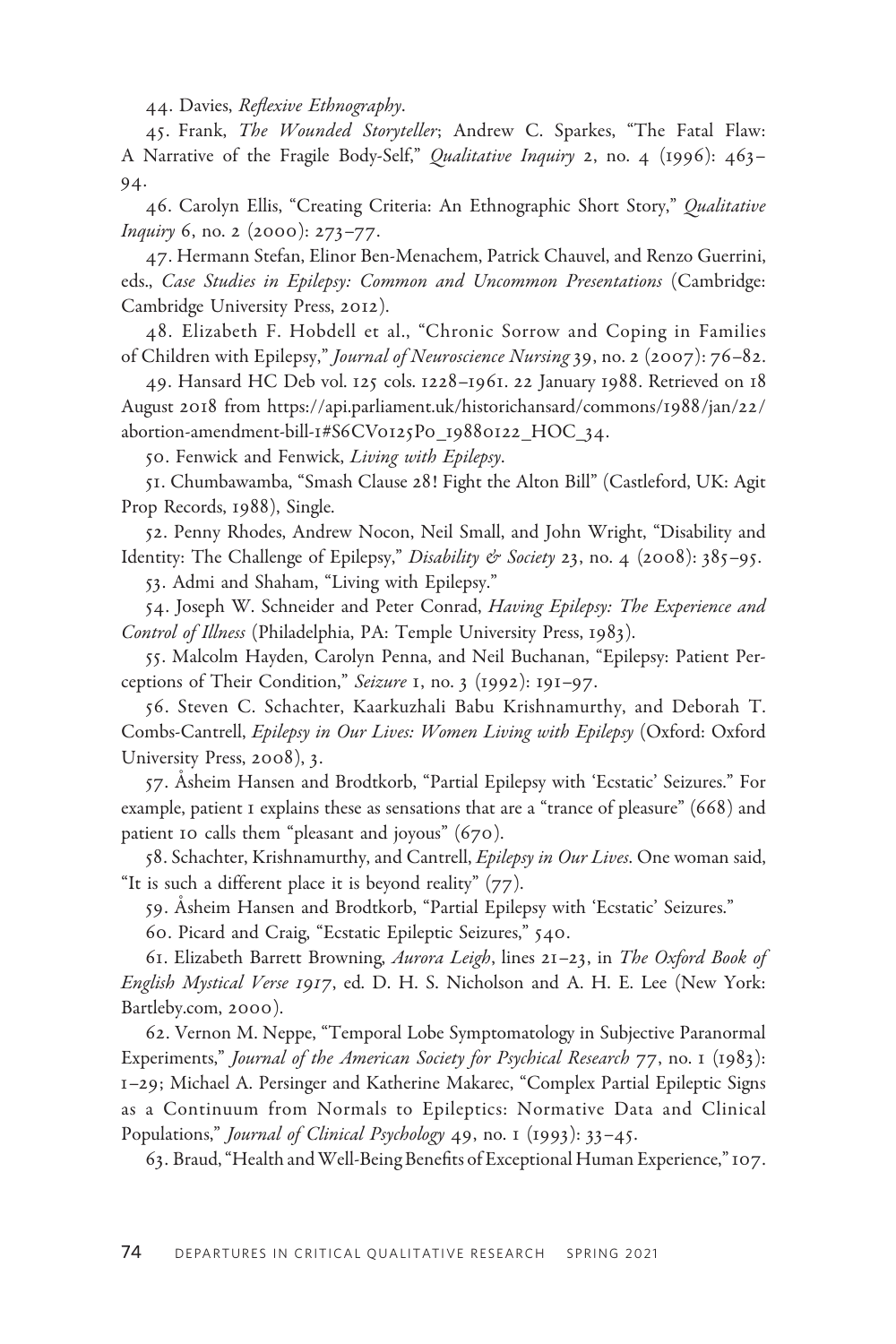64. Roger N. Walsh and Frances Vaughan, eds., Beyond Ego: Transpersonal Dimensions in Psychology (Los Angeles: J. P. Tarcher, 1980); Mike Michael, "A Paradigm Shift? Connections with Other Critiques of Social Constructionism," in Social Constructionist Psychology: A Critical Analysis of Theory and Practice, ed. David J. Nightingale and John Cromby (Buckingham, UK: Open University Press, 1999), 53.

65. Elizabeth C. Roxburgh and Rachel E. Evenden, "'Most People Think You're a Fruit Loop': Clients' Experiences of Seeking Support for Anomalous Experiences," Counselling and Psychotherapy Research 16, no. 3 (2016): 211–21.

66. Asheim Hansen and Brodtkorb, "Partial Epilepsy with 'Ecstatic' Seizures."

67. J. Hughlings Jackson and Walter S. Colman, "Case of Epilepsy with Tasting Movements and 'Dreamy State'—Very Small Patch of Softening in the Left Uncinate Gyrus," Brain 21, no. 4 (1898): 580-90. When discussing epileptic "dreamy states," these prominent epileptologists dismiss patient experiences as completely unrelated to neuronal firings of the brain.

68. Janine Goldstein, Michael Seidenberg, and Rolf Peterson, "Fear of Seizures and Behavioral Functioning in Adults with Epilepsy," Journal of Epilepsy 3, no. 2 (1990): 101–106.

69. DSM V Codes 293.81 and 293.82: Psychotic Disorder Due to a General Medical Condition (Diagnostic and Statistical Manual of Mental Disorders, 5th ed. [Washington, DC: American Psychiatric Association, 2013]). This is used for differential diagnosis and extensively within the literature. See, for example Gaber, "Semiological Bridge between Psychiatry and Epilepsy."

70. Robin Wooffitt, Telling Tales of the Unexpected: The Organization of Factual Discourse (Lanham, MD: Rowman & Littlefield, 1992).

71. See, for example Caroline Brett, Charles Heriot-Maitland, Philip McGuire, and Emmanuelle Peters, "Predictors of Distress Associated with Psychotic-like Anomalous Experiences in Clinical and Non-clinical Populations," British Journal of Clinical Psychology 53, no. 2  $(2014)$ : 213-27.

72. Ann Jacoby, Dee Snape, and Gus A. Baker, "Epilepsy and Social Identity: The Stigma of a Chronic Neurological Disorder," The Lancet Neurology 4, no. 3 (2005): 171–78.

73. Charon, Narrative Medicine.

74. Ian James Kidd and Havi Carel, "Epistemic Injustice and Illness," Journal of Applied Philosophy 34, no. 2 (2017): 172–90.

75. Havi Carel, Illness: The Cry of the Flesh (London: Routledge, 2018).

76. Charon, Narrative Medicine; Joseph W. Schneider, Having Epilepsy: The Experience and Control of Illness (Philadelphia, PA: Temple University Press, 2009).

77. Aaron Lazare, "Shame and Humiliation in the Medical Encounter," Archives of Internal Medicine 147, no. 9 (1987): 1653–58.

78. J. V. Wilson and E. H. Reynolds, "Translation and Analysis of a Cuneiform Text Forming Part of a Babylonian Treatise on Epilepsy," Medical History 34, no. 2 (1990): 185; Temkin, The Falling Sickness.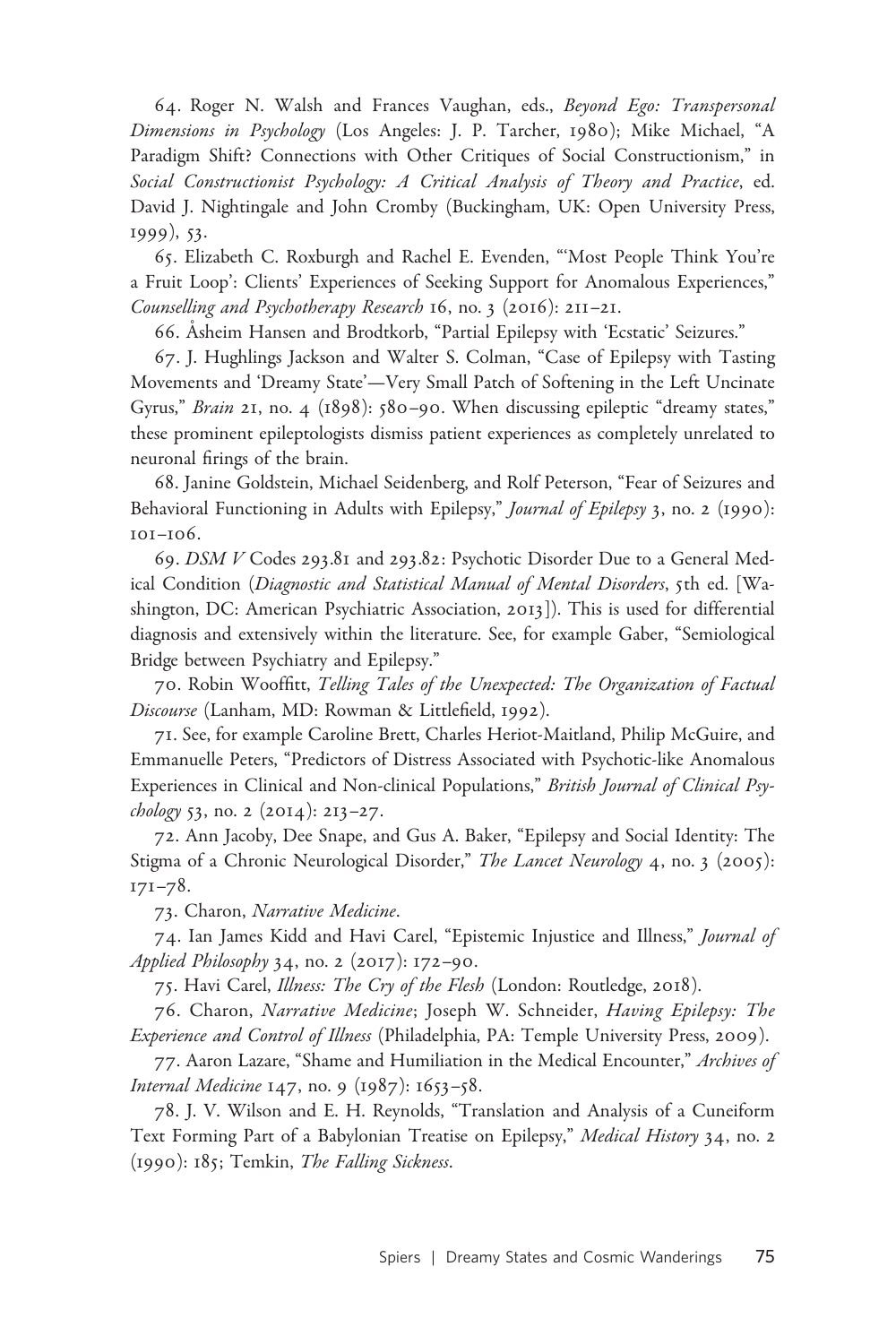79. Orrin Devinsky and George Lai, "Spirituality and Religion in Epilepsy," Epilepsy & Behavior 12, no. 4 (2008):  $636-43$ ; Temkin, The Falling Sickness.

80. Joseph W. Schneider and Peter Conrad, "In the Closet with Illness: Epilepsy, Stigma Potential and Information Control," Social Problems 28, no. 1 (1980):  $32 - 44.$ 

81. Steven C. Schachter, Epilepsy in Our Words: Personal Accounts of Living with Seizures (Oxford: Oxford University Press, 2008), xiv.

82. Edward H. Reynolds and James V. Kinnier Wilson, "Psychoses of Epilepsy in Babylon: The Oldest Account of the Disorder," Epilepsia 49, no. 9 (2008): 2616.

83. Baker et al., "Quality of Life of People with Epilepsy," 353.

84. Research supports similar cross-cultural attitudes across socioeconomic groups in Korea, Brazil, and Nigeria. See, for example Ming-Yao Chung, Yang-chyuan Chang, Yen-Huei C. Lai, and Chi-Wan Lai, "Survey of Public Awareness, Understanding, and Attitudes toward Epilepsy in Taiwan," Epilepsia 36, no. 5 (1995): 488-93; Isabel C. Santos et al., "Public Awareness and Attitudes toward Epilepsy in Different Social Segments in Brazil," Arquivos de Neuro-Psiquiatriac 56, no. 1 (1998): 32-38; Emmanuel O. Sanya et al., "Perception and Attitude to Epilepsy among Teachers in Primary, Secondary and Tertiary Educational Institutions in Middle Belt Nigeria," Tropical Doctor 35, no. 3 (2005): 153-56.

85. Schneider and Conrad, "In the Closet with Illness."

86. Cecilia E. Aragon, Tiiu Hess, and Jorge G. Burneo, "Knowledge and Attitudes about Epilepsy: A Survey of Dentists in London, Ontario," Journal of the Canadian Dental Association 75, no. 6 (2009): 450a–g.

87. Schachter, Krishnamurthy, and Cantrell, Epilepsy in Our Lives, 2.

88. World Health Organization, Epilepsy Factsheet.

89. Schneider and Conrad, Having Epilepsy; Jacoby, Snape, and Baker, "Epilepsy and Social Identity."

90. Erving Goffman, Stigma: Notes on the Management of Spoiled Identity (Englewood Cliffs, NJ: Prentice-Hall, 1963).

91. Goffman, Stigma.

92. Gloria Joachim and Sonia Acorn, "Stigma of Visible and Invisible Chronic Conditions," Journal of Advanced Nursing 32, no. 1 (2000): 243–48.

93. Graham Scambler and Anthony Hopkins, "Being Epileptic: Coming to Terms with Stigma," Sociology of Health & Illness 8 (1986): 26-43.

94. Orrin Devinsky, foreword to Epilepsy in Our Words: Personal Accounts of Living with Seizures, by Steven C. Schachter (Oxford: Oxford University Press, 2008), xii.

95. Lazare, "Shame and Humiliation in the Medical Encounter"; Charon, Narrative Medicine.

96. Charon, Narrative Medicine.

97. Charon, Narrative Medicine.

98. Susan Sontag, Illness as Metaphor (New York: Farrar, Straus and Giroux, 1978), 3.

99. Fadiman, The Spirit Catches You and You Fall Down.

100. Charon, Narrative Medicine.